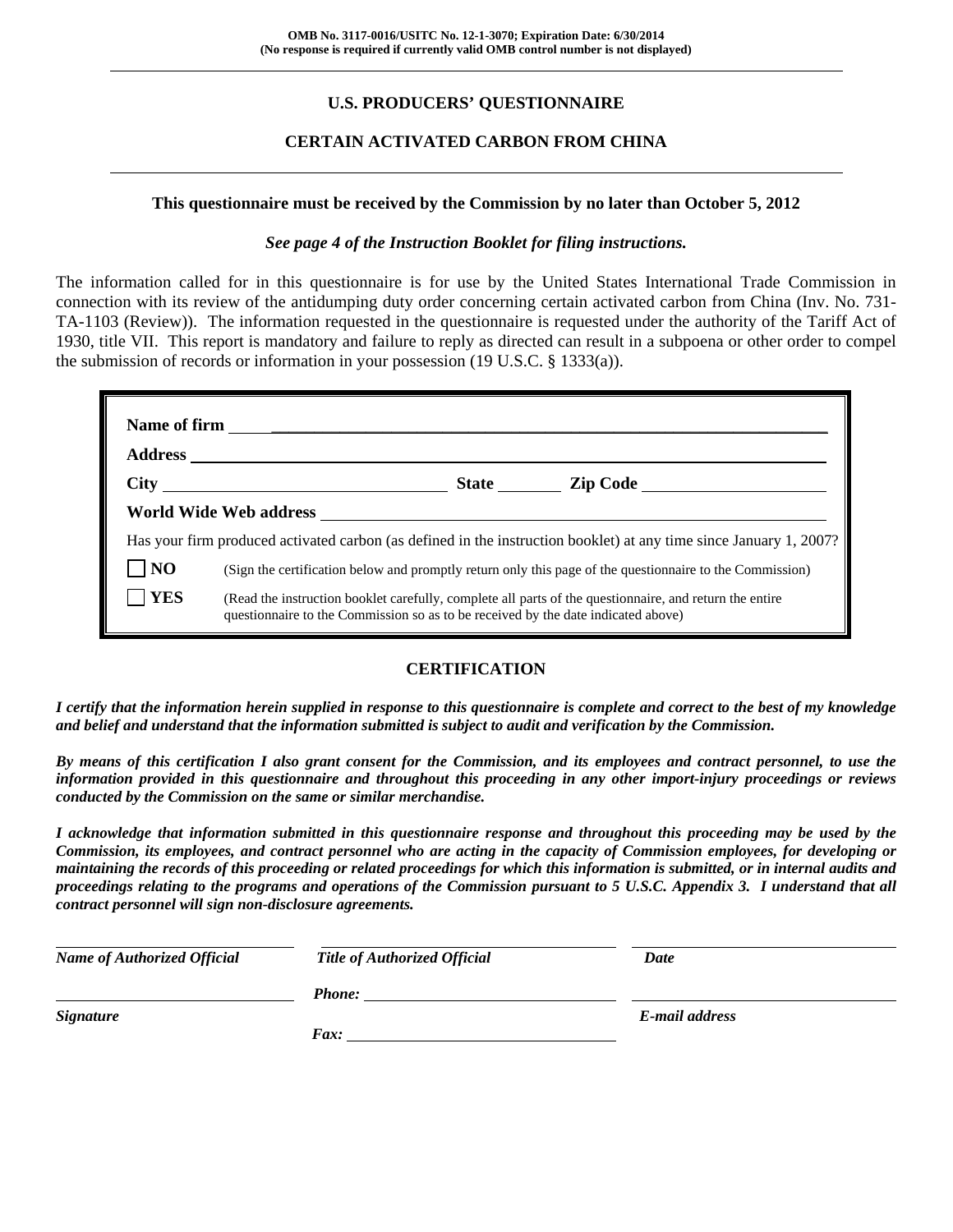| U.S. Producers' Questionnaire – Certain Activated Carbon from China (731-TA-1103 (Review)) Page 2 |  |  |  |  |
|---------------------------------------------------------------------------------------------------|--|--|--|--|
|                                                                                                   |  |  |  |  |

## **PART I.—GENERAL INFORMATION**

l

The questions in this questionnaire have been reviewed with market participants to ensure that issues of concern are adequately addressed and that data requests are sufficient, meaningful, and as limited as possible. Public reporting burden for this questionnaire is estimated to average 50 hours per response, including the time for reviewing instructions, searching existing data sources, gathering the data needed, and completing and reviewing the questionnaire. Send comments regarding the accuracy of this burden estimate or any other aspect of this collection of information, including suggestions for reducing the burden, to the Office of Investigations, U.S. International Trade Commission, 500 E Street, SW, Washington, DC 20436.

I-1a. **OMB statistics.--**Please report below the actual number of hours required and the cost to your firm of preparing the reply to this questionnaire and completing the form.

hours dollars

- I-1b. **OMB feedback.--**We are interested in any comments you may have for improving this questionnaire in general or the clarity of specific questions. Please attach such comments to your response or send them to the above address.
- I-2. **Establishments covered.--**Provide the name and address of establishment(s) covered by this questionnaire (see page 3 of the instruction booklet for reporting guidelines). If your firm is publicly traded, please specify the stock exchange and trading symbol.
- I-3. **Position regarding continuation of order.--**Do you support or oppose continuation of the antidumping duty order currently in place for activated carbon from China?

| <b>China</b> |  | $\Box$ Support $\Box$ Oppose $\Box$ Take no position |
|--------------|--|------------------------------------------------------|
|              |  |                                                      |
|              |  |                                                      |
|              |  |                                                      |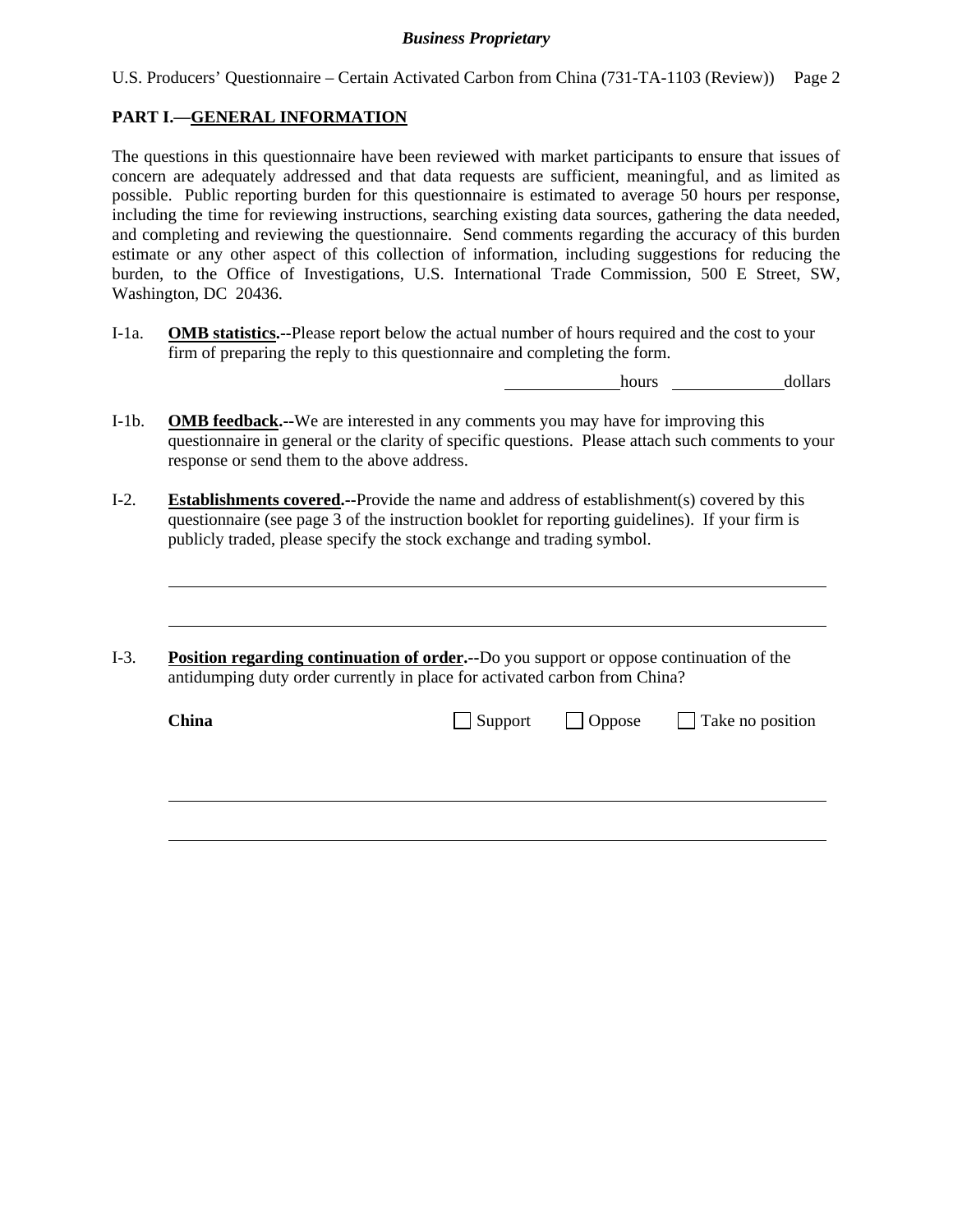U.S. Producers' Questionnaire – Certain Activated Carbon from China (731-TA-1103 (Review)) Page 3

# **PART I.--GENERAL INFORMATION***--Continued*

| $\exists$ No                           | Yes--List the following information.        |                                                                                                                                                                                                                                                                                            |
|----------------------------------------|---------------------------------------------|--------------------------------------------------------------------------------------------------------------------------------------------------------------------------------------------------------------------------------------------------------------------------------------------|
| Firm name                              | <b>Address</b>                              | Extent of ownership                                                                                                                                                                                                                                                                        |
|                                        |                                             |                                                                                                                                                                                                                                                                                            |
|                                        |                                             | <b>Related SUBJECT importers/exporters.</b> --Does your firm have any related firms, either<br>domestic or foreign, that are engaged in importing activated carbon from China into the United<br>States or that are engaged in exporting activated carbon from China to the United States? |
| N <sub>o</sub>                         | Yes--List the following information.        |                                                                                                                                                                                                                                                                                            |
| Firm name                              | <b>Address</b>                              | <b>Affiliation</b>                                                                                                                                                                                                                                                                         |
|                                        |                                             |                                                                                                                                                                                                                                                                                            |
| other than China to the United States? |                                             | Related NONSUBJECT importers/exporters.--Does your firm have any related firms, either<br>domestic or foreign, that are engaged in importing activated carbon from countries other than<br>China into the United States or that are engaged in exporting activated carbon from countries   |
| No                                     | $\Box$ Yes--List the following information. |                                                                                                                                                                                                                                                                                            |
|                                        | <b>Address</b>                              | Affiliation                                                                                                                                                                                                                                                                                |
| Firm name and country                  |                                             |                                                                                                                                                                                                                                                                                            |
|                                        |                                             |                                                                                                                                                                                                                                                                                            |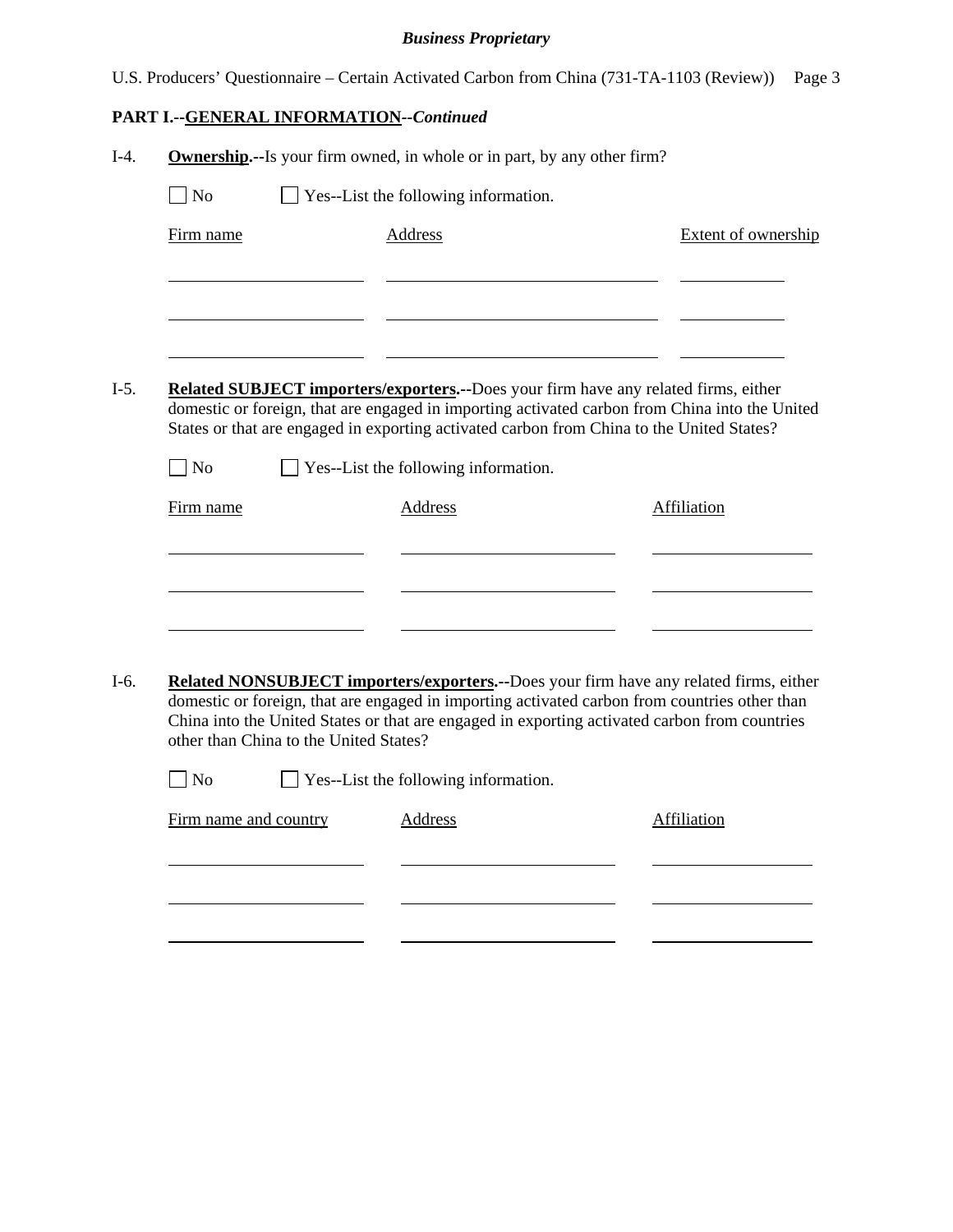U.S. Producers' Questionnaire – Certain Activated Carbon from China (731-TA-1103 (Review)) Page 4

## **PART I.--GENERAL INFORMATION***--Continued*

I-7. **Related producers.--**Does your firm have any related firms, either domestic or foreign, that are engaged in the production of activated carbon?

| Firm name         | Address                                                                                                                                                                                    | Affiliation                                                                                  |
|-------------------|--------------------------------------------------------------------------------------------------------------------------------------------------------------------------------------------|----------------------------------------------------------------------------------------------|
|                   |                                                                                                                                                                                            |                                                                                              |
|                   |                                                                                                                                                                                            |                                                                                              |
|                   |                                                                                                                                                                                            |                                                                                              |
|                   |                                                                                                                                                                                            |                                                                                              |
|                   |                                                                                                                                                                                            |                                                                                              |
|                   | business plan. Does your company or any related firm have a business plan or any internal<br>documents that describe, discuss, or analyze expected market conditions for activated carbon? | Business plan.--In Parts II and IV of this questionnaire we request a copy of your company's |
| $\blacksquare$ No | Yes--Please provide the requested documents. If you are not providing the<br>requested documents, please explain why not.                                                                  |                                                                                              |
|                   |                                                                                                                                                                                            |                                                                                              |
|                   |                                                                                                                                                                                            |                                                                                              |
|                   |                                                                                                                                                                                            |                                                                                              |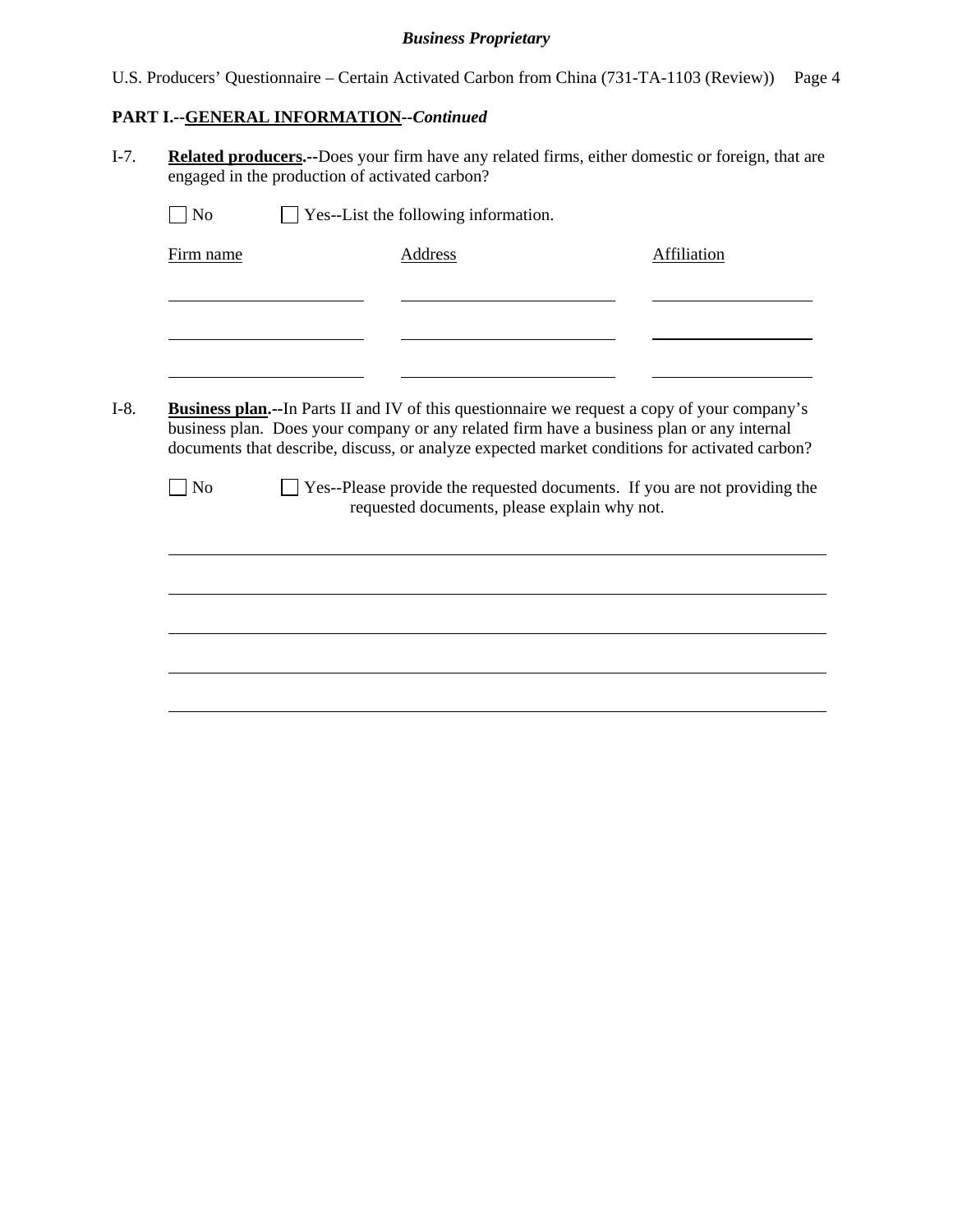U.S. Producers' Questionnaire – Certain Activated Carbon from China (731-TA-1103 (Review)) Page 5

## **PART II.--TRADE AND RELATED INFORMATION**

Further information on this part of the questionnaire can be obtained from **Cynthia Trainor (202-205- 3354; cynthia.trainor@usitc.gov)**. **Supply all data requested on a calendar-year basis**.

II-1. **Contact information.**-- Please identify the responsible individual and the manner by which Commission staff may contact that individual regarding the confidential information submitted in part II.

| Name      |  |
|-----------|--|
| Title     |  |
| Email     |  |
| Telephone |  |
| Fax       |  |

II-2. **Changes in operations.--**Please indicate whether your firm has experienced any of the following changes in relation to the production of activated carbon since January 1, 2007.

| (check as many as appropriate) (please describe) |                                                                   |
|--------------------------------------------------|-------------------------------------------------------------------|
|                                                  |                                                                   |
|                                                  |                                                                   |
|                                                  |                                                                   |
|                                                  |                                                                   |
|                                                  |                                                                   |
|                                                  |                                                                   |
|                                                  |                                                                   |
|                                                  |                                                                   |
|                                                  |                                                                   |
|                                                  |                                                                   |
|                                                  |                                                                   |
|                                                  |                                                                   |
| prolonged shutdowns or                           | <u> 1989 - Johann Stein, mars an de British Barbara (b. 1989)</u> |
| production curtailments                          |                                                                   |
|                                                  |                                                                   |
|                                                  |                                                                   |
|                                                  |                                                                   |
|                                                  |                                                                   |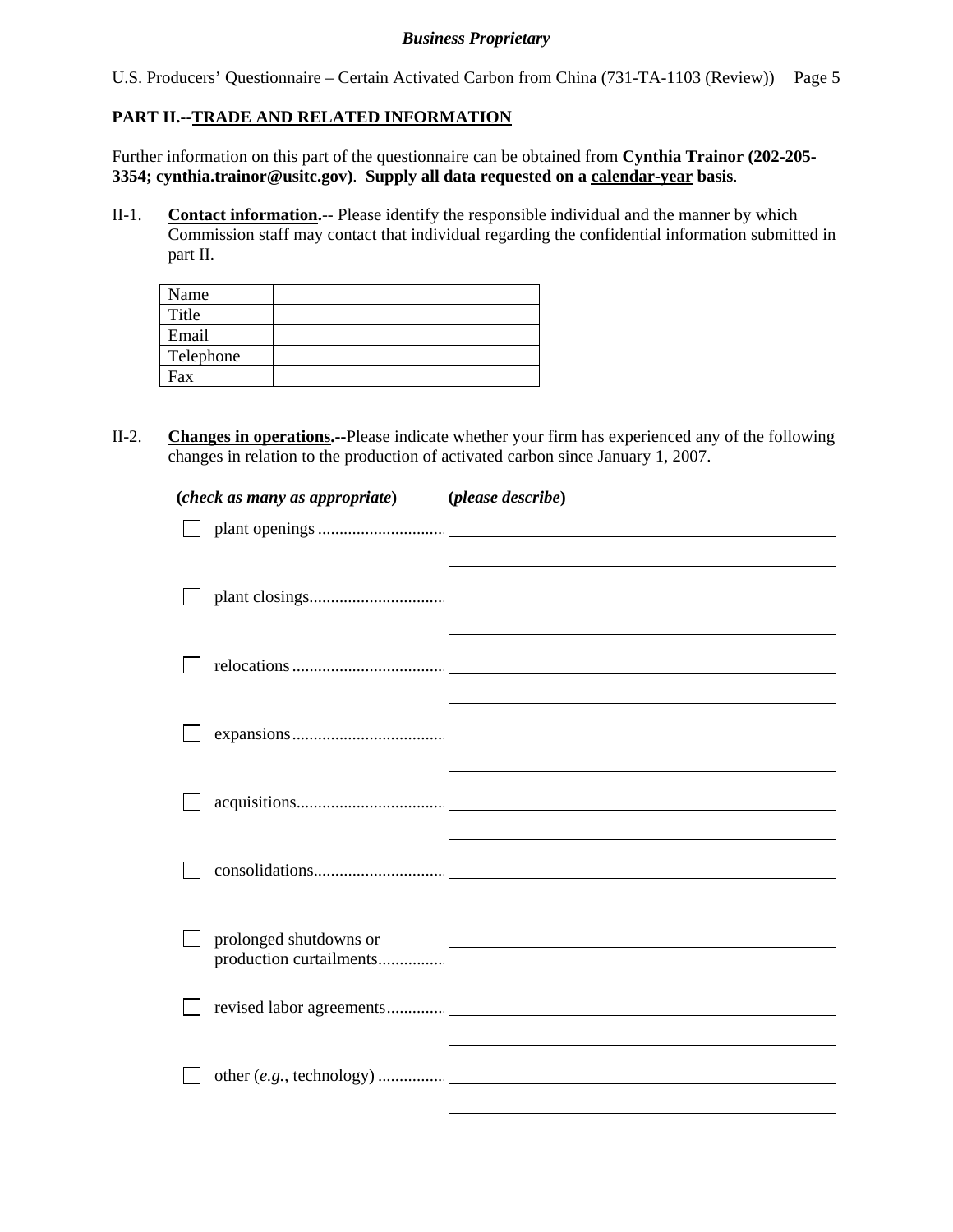|  | U.S. Producers' Questionnaire – Certain Activated Carbon from China (731-TA-1103 (Review)) Page 6 |  |  |  |
|--|---------------------------------------------------------------------------------------------------|--|--|--|
|  |                                                                                                   |  |  |  |

# **PART II.--TRADE AND RELATED INFORMATION***--Continued*

| II-3.   | <b>Anticipated changes in operations.</b> --Does your firm anticipate any changes in the character of<br>your operations or organization (as noted above) relating to the production of activated carbon in<br>the future?                                                                                                                                                                          |  |  |  |  |
|---------|-----------------------------------------------------------------------------------------------------------------------------------------------------------------------------------------------------------------------------------------------------------------------------------------------------------------------------------------------------------------------------------------------------|--|--|--|--|
|         | N <sub>o</sub><br>Yes--Supply details as to the time, nature, and significance of such changes<br>and provide underlying assumptions, along with relevant portions of<br>business plans or other supporting documentation that address this<br>issue. Include in your response a specific projection of your firm's<br>capacity to produce activated carbon (in 1,000 pounds) for 2012<br>and 2013. |  |  |  |  |
| $II-4.$ | <b>Anticipated changes in operations in the event the order is revoked.</b> --Would your firm<br>anticipate any changes in the character of your operations or organization (as noted above)<br>relating to the production of activated carbon in the future if the antidumping duty order on<br>activated carbon from China were to be revoked?                                                    |  |  |  |  |
|         | N <sub>o</sub><br>Yes--Supply details as to the time, nature, and significance of such changes<br>and provide underlying assumptions, along with relevant portions of<br>business plans or other supporting documentation that address this<br>issue. Include in your response a specific projection of your firm's<br>capacity to produce activated carbon (in 1,000 pounds) for 2012<br>and 2013. |  |  |  |  |
|         |                                                                                                                                                                                                                                                                                                                                                                                                     |  |  |  |  |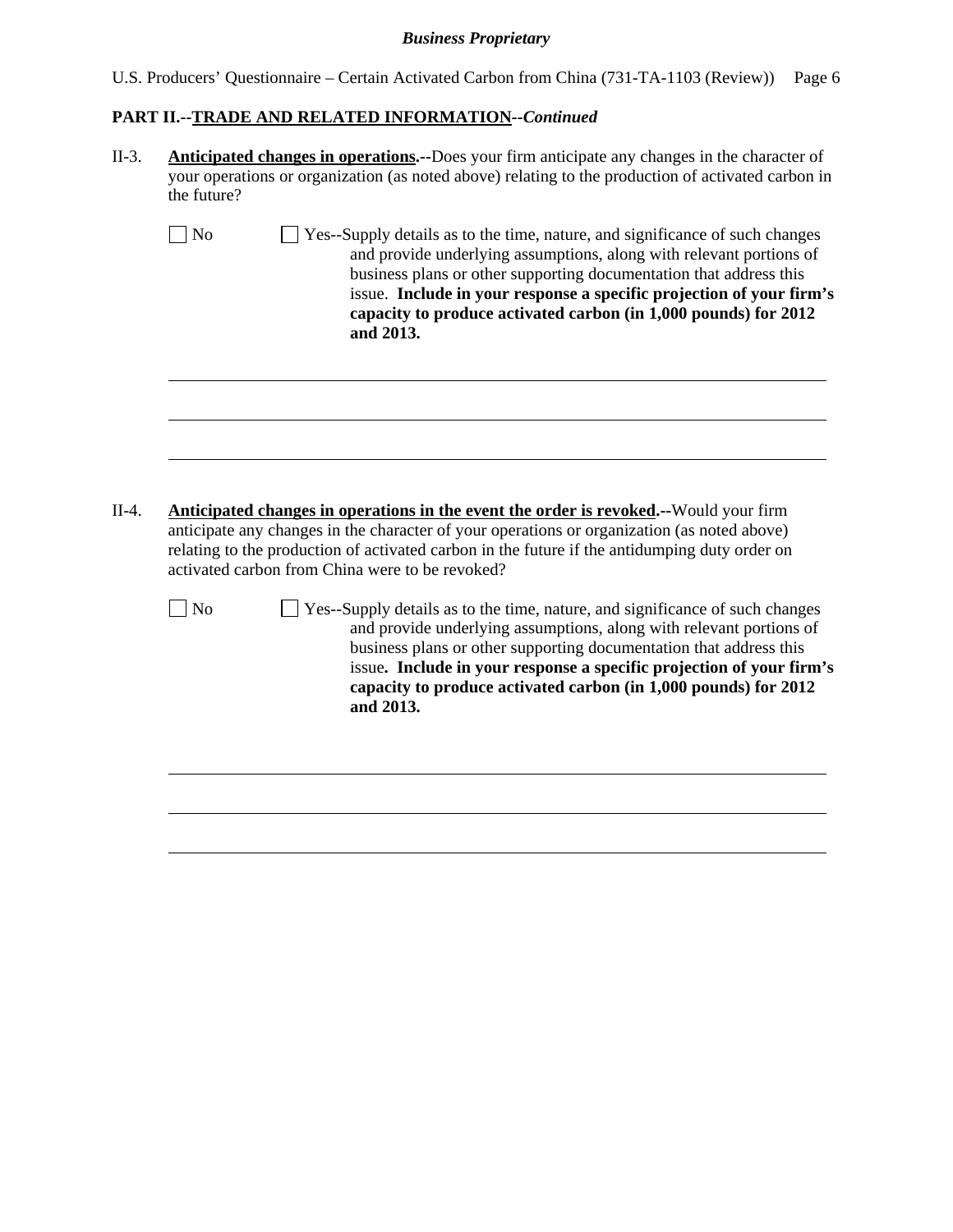## **PART II.--TRADE AND RELATED INFORMATION***--Continued*

II-5. **Same equipment, machinery, and workers.--**Has your firm since 2007 produced, or does your firm anticipate producing in the future, other products on the same equipment and machinery used in the production of activated carbon and/or using the same production and related workers employed to produce activated carbon?

l

l

No Yes--List the following information and report your firm's combined production capacity and production of these products and activated carbon in the periods indicated**.**

| <b>Product</b> | <b>Period</b> | Basis for allocation of capacity and<br>employment data (indicate if different) |
|----------------|---------------|---------------------------------------------------------------------------------|
|                |               |                                                                                 |
|                |               |                                                                                 |
|                |               |                                                                                 |

|                                              | (Quantity in 1,000 pounds) |      |      |      |      | January-June |      |
|----------------------------------------------|----------------------------|------|------|------|------|--------------|------|
| Item                                         | 2007                       | 2008 | 2009 | 2010 | 2011 | 2011         | 2012 |
| <b>Overall production capacity</b>           |                            |      |      |      |      |              |      |
| <b>Production of:</b><br>Subject merchandise |                            |      |      |      |      |              |      |
| Other product 1                              |                            |      |      |      |      |              |      |
| Other product 2                              |                            |      |      |      |      |              |      |

- II-6. **Constraints on production.--**Please describe the constraint(s) that set the limit(s) on your production capacity.
- II-7. **Production shifting.--**Is your firm able to switch production between activated carbon and other products in response to a relative change in the price of activated carbon vis-a-vis the price of other products, using the same equipment and/or labor?

| N <sub>o</sub> | $\Box$ Yes--Please identify the other products, the approximate time and cost |
|----------------|-------------------------------------------------------------------------------|
|                | involved in switching, and the minimum relative price change required         |
|                | for your firm to switch production to or from activated carbon.               |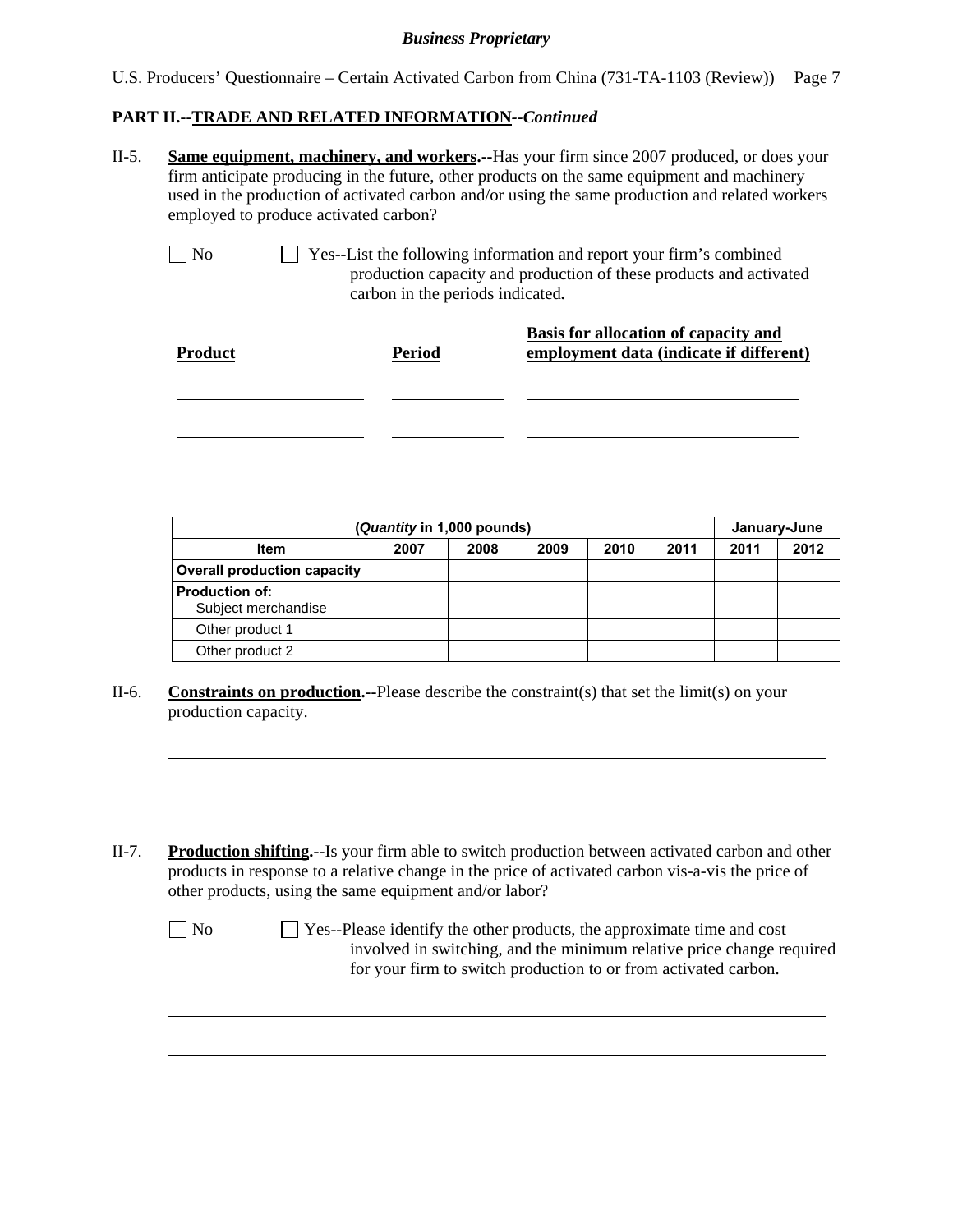U.S. Producers' Questionnaire – Certain Activated Carbon from China (731-TA-1103 (Review)) Page 8

## **PART II.--TRADE AND RELATED INFORMATION***--Continued*

II-8. **Trade data.--**Report your firm's production capacity, production, shipments, inventories, and employment related to the **production of activated carbon** in your U.S. establishment(s) during the specified periods. (See definitions in the instruction booklet.)

| Quantity (in 1,000 pounds) and value (in \$1,000)                                                                                                                                                                                                                                                         |      |      |               |      |      |      |              |
|-----------------------------------------------------------------------------------------------------------------------------------------------------------------------------------------------------------------------------------------------------------------------------------------------------------|------|------|---------------|------|------|------|--------------|
|                                                                                                                                                                                                                                                                                                           |      |      | Calendar year |      |      |      | January-June |
| <b>Item</b>                                                                                                                                                                                                                                                                                               | 2007 | 2008 | 2009          | 2010 | 2011 | 2011 | 2012         |
| Average production capacity <sup>1</sup><br>(quantity) (A)                                                                                                                                                                                                                                                |      |      |               |      |      |      |              |
| <b>Beginning-of-period inventories</b><br>(quantity) (B)                                                                                                                                                                                                                                                  |      |      |               |      |      |      |              |
| <b>Production</b> (quantity) (C)                                                                                                                                                                                                                                                                          |      |      |               |      |      |      |              |
| U.S. shipments:<br><b>Commercial shipments:</b><br>quantity (D)                                                                                                                                                                                                                                           |      |      |               |      |      |      |              |
| value (E)                                                                                                                                                                                                                                                                                                 |      |      |               |      |      |      |              |
| Internal consumption: <sup>2</sup><br>quantity (F)                                                                                                                                                                                                                                                        |      |      |               |      |      |      |              |
| value (G)                                                                                                                                                                                                                                                                                                 |      |      |               |      |      |      |              |
| Transfers to related firms: <sup>2</sup><br>quantity (H)                                                                                                                                                                                                                                                  |      |      |               |      |      |      |              |
| value (I)                                                                                                                                                                                                                                                                                                 |      |      |               |      |      |      |              |
| Export shipments: <sup>3</sup><br>quantity (J)                                                                                                                                                                                                                                                            |      |      |               |      |      |      |              |
| value (K)                                                                                                                                                                                                                                                                                                 |      |      |               |      |      |      |              |
| <b>End-of-period inventories</b><br>(quantity) (L)                                                                                                                                                                                                                                                        |      |      |               |      |      |      |              |
| <b>Channels of distribution:</b><br>U.S. shipments to distributors<br>(quantity) (M)                                                                                                                                                                                                                      |      |      |               |      |      |      |              |
| U.S. shipments to end users<br>(quantity) (N)                                                                                                                                                                                                                                                             |      |      |               |      |      |      |              |
| <b>Employment data:</b><br>Average number of PRWs<br>$(number)$ (O)                                                                                                                                                                                                                                       |      |      |               |      |      |      |              |
| Hours worked by PRWs (1,000<br>hours) (P)                                                                                                                                                                                                                                                                 |      |      |               |      |      |      |              |
| Wages paid to PRWs (value)<br>(Q)                                                                                                                                                                                                                                                                         |      |      |               |      |      |      |              |
| $1$ The production capacity (see definitions in instruction booklet) reported is based on operating $\_\_$ hours per week,<br>weeks per year. Please describe the methodology used to calculate production capacity, and explain any changes in<br>reported capacity (use additional pages as necessary). |      |      |               |      |      |      |              |

 $^2$  Internal consumption and transfers to related firms should be valued at fair market value. In the event that you use a different basis for valuing these transactions, please specify that basis (*e.g.*, cost, cost plus, *etc.*) and provide value data using that basis for each of the periods noted above:

 $3$  Identify your principal export markets:  $\Box$ 

 $\overline{a}$ 

 $\overline{a}$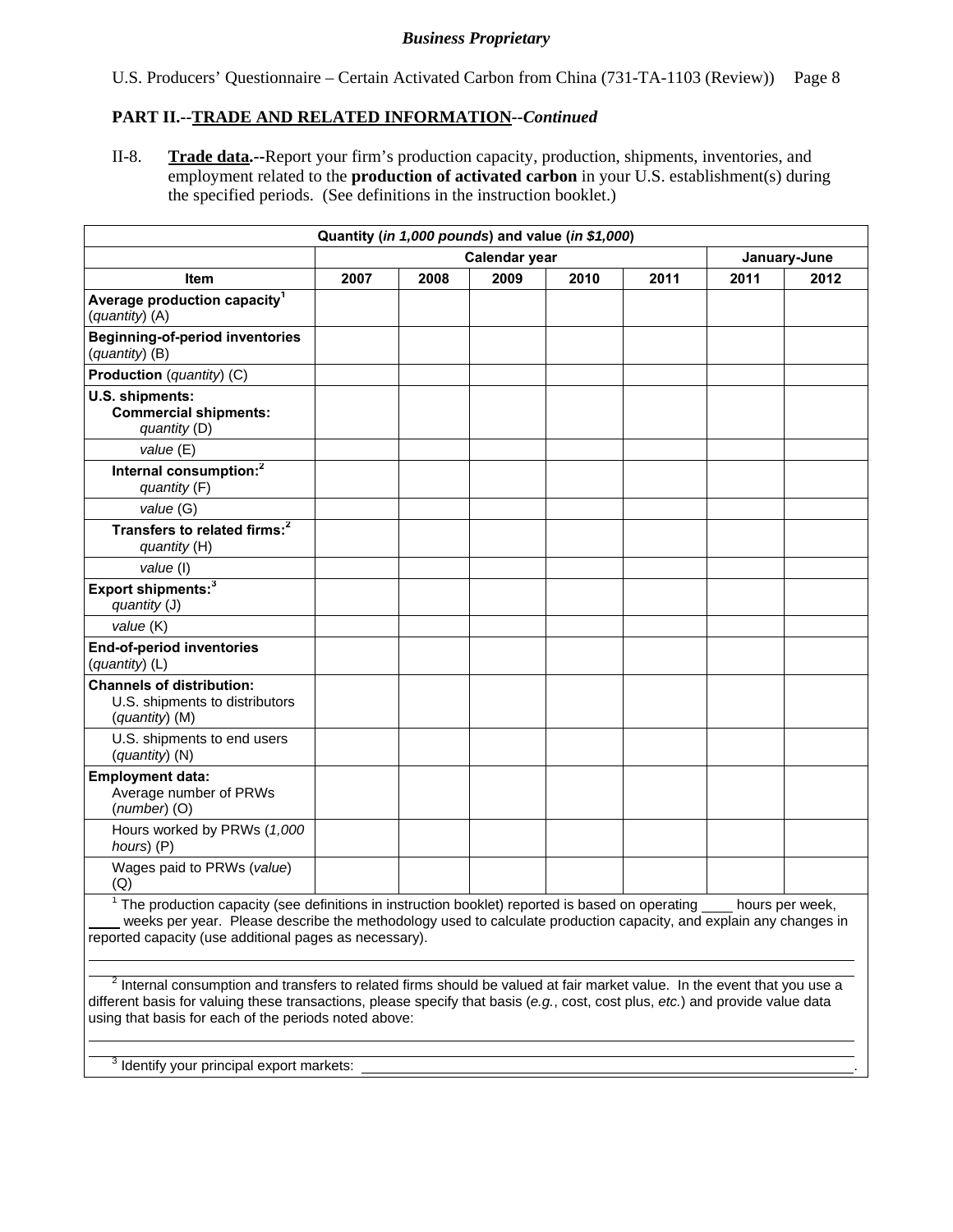#### **PART II.--TRADE AND RELATED INFORMATION***--Continued*

#### II-9. **Reconciliation of trade data.--**

l

l

(a) Please note that the quantities reported in question II-8 should reconcile as follows in each period (*i.e.*, in each column):

| Reconciliation      |                                                                  |  |
|---------------------|------------------------------------------------------------------|--|
| $B+C-D-F-H-J=L$     | Do these data reconcile? $\Box$ Yes $\Box$ No--Please<br>explain |  |
| $D + F + H = M + N$ | Do these data reconcile? $\Box$ Yes $\Box$ No--Please<br>explain |  |

(b) Please note that the quantities reported for end-of-period inventories should equal the beginning-of-period inventories reported in the subsequent calendar year (*i.e.*, line L of year 2007 should equal line B of year 2008). Do these data reconcile for each adjacent calendar year?

| $\Box$ Yes. | $\Box$ No--Please explain. |
|-------------|----------------------------|
|-------------|----------------------------|

II-10. **Transfers to related firms.--**If you reported transfers to related firms in question II-8, please indicate the nature of the relationship between your firm and the related firms (*e.g.*, joint venture, wholly owned subsidiary), whether the transfers were priced at market value or by a non-market formula, whether your firm retained marketing rights to all transfers, and whether the related firms also processed inputs from sources other than your firm.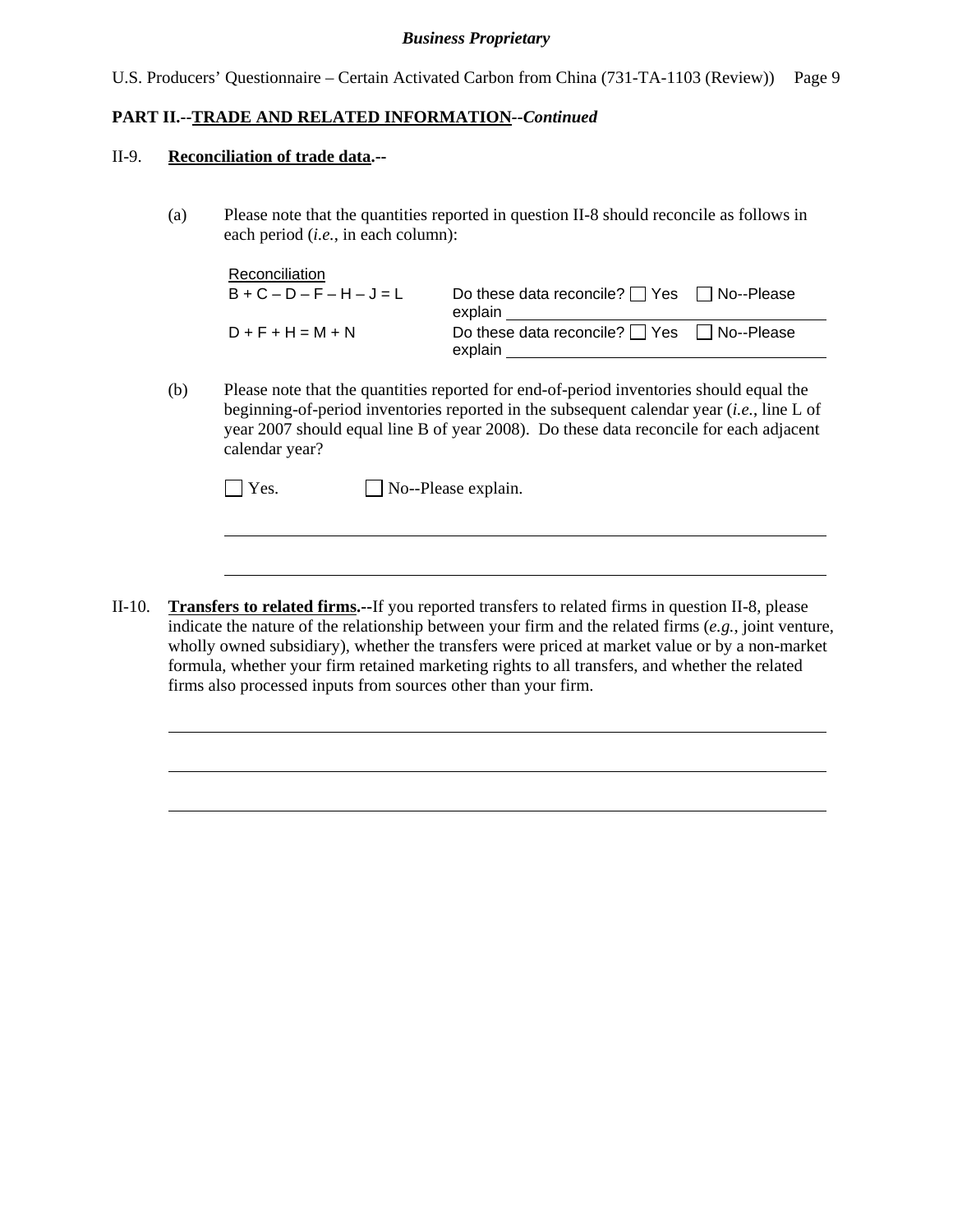U.S. Producers' Questionnaire – Certain Activated Carbon from China (731-TA-1103 (Review)) Page 10

## **PART II.--TRADE AND RELATED INFORMATION***--Continued*

II-11. **Purchases.--**Other than direct imports, has your firm otherwise purchased activated carbon since January 1, 2007? (See definitions in the instruction booklet.)

 $\Box$  No  $\Box$  Yes-- Please indicate the reasons for your purchases (if your reasons differ by source, please elaborate) and report the quantity and value of such purchases below for the specified periods.

Reasons:

| (Quantity in 1,000 pounds, value in \$1,000)<br>January-June                                                                                                                                                                                                               |      |      |      |      |      |      |      |
|----------------------------------------------------------------------------------------------------------------------------------------------------------------------------------------------------------------------------------------------------------------------------|------|------|------|------|------|------|------|
| <b>Item</b>                                                                                                                                                                                                                                                                | 2007 | 2008 | 2009 | 2010 | 2011 | 2011 | 2012 |
| PURCHASES FROM U.S.<br>IMPORTERS <sup>1</sup> OF ACTIVATED<br>CARBON FROM.-<br>China:<br>quantity                                                                                                                                                                          |      |      |      |      |      |      |      |
| value                                                                                                                                                                                                                                                                      |      |      |      |      |      |      |      |
| All other countries:<br>quantity                                                                                                                                                                                                                                           |      |      |      |      |      |      |      |
| value                                                                                                                                                                                                                                                                      |      |      |      |      |      |      |      |
| <b>PURCHASES FROM</b><br>DOMESTIC PRODUCERS: <sup>2</sup><br>quantity                                                                                                                                                                                                      |      |      |      |      |      |      |      |
| value                                                                                                                                                                                                                                                                      |      |      |      |      |      |      |      |
| PURCHASES FROM OTHER<br>SOURCES:<br>quantity                                                                                                                                                                                                                               |      |      |      |      |      |      |      |
| Value                                                                                                                                                                                                                                                                      |      |      |      |      |      |      |      |
| Please list the name of the importer(s) from which you purchased this product. If your suppliers differ by<br>source, please identify the source for each listed supplier.<br>۷<br>Please list the name of the domestic producer(s) from which you purchased this product. |      |      |      |      |      |      |      |

II-12. **Toll production.--**Since January 1, 2007, has your firm been involved in a toll agreement (see definition in the instruction booklet) regarding the production of activated carbon?

- 
- $\Box$  No  $\Box$  Yes--Name firm(s):  $\Box$
- II-13. **FTZ.--**Does your firm produce activated carbon in a foreign trade zone (FTZ)?

 $\Box$  No  $\Box$  Yes--Identify FTZ(s):  $\Box$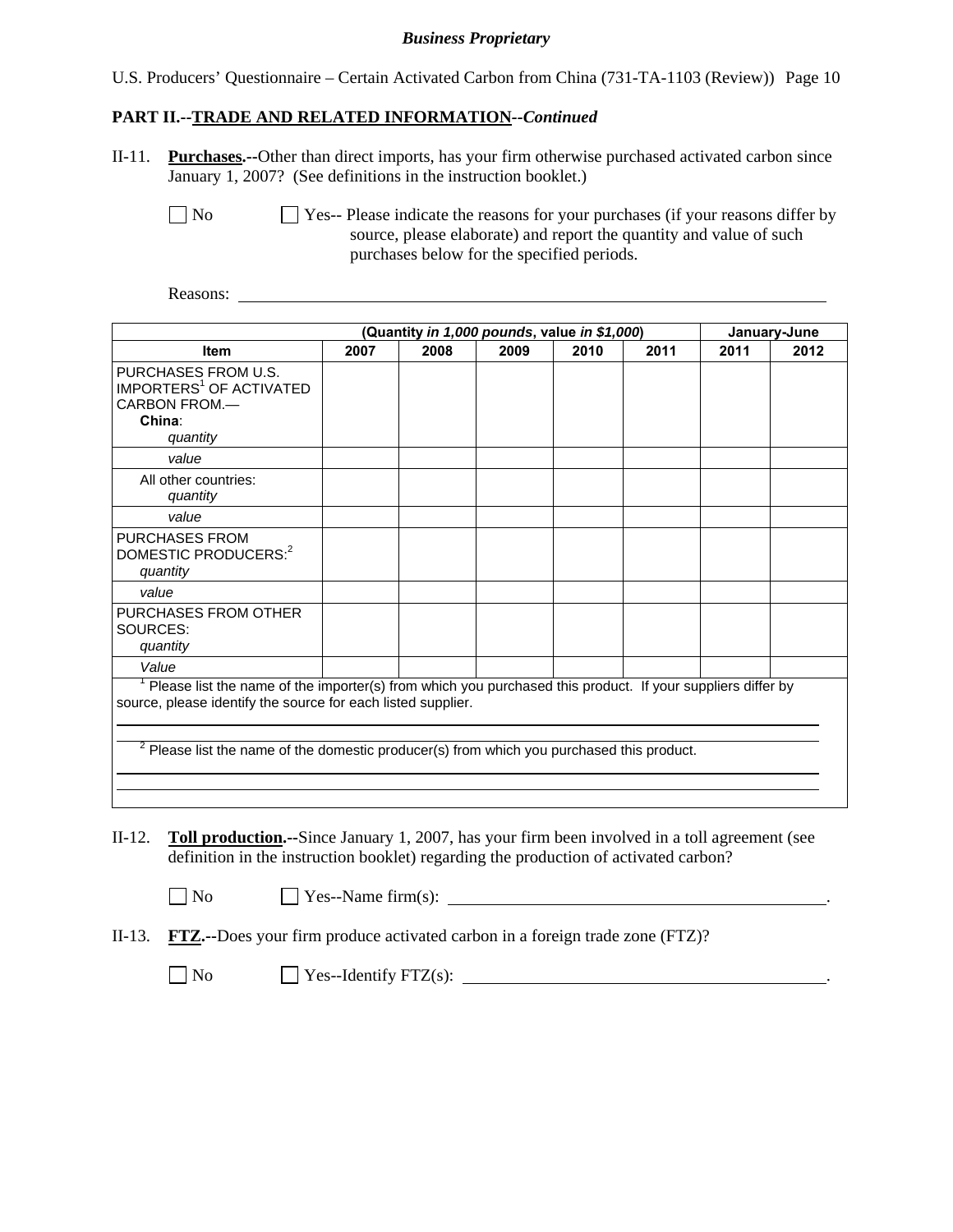| U.S. Producers' Questionnaire - Certain Activated Carbon from China (731-TA-1103 (Review)) Page 11 |  |  |  |  |  |  |  |  |
|----------------------------------------------------------------------------------------------------|--|--|--|--|--|--|--|--|
|----------------------------------------------------------------------------------------------------|--|--|--|--|--|--|--|--|

## **PART II.--TRADE AND RELATED INFORMATION***--Continued*

II-14. **Direct imports.--**Since January 1, 2007, has your firm imported activated carbon?

| $\Box$ No | $\Box$ Yes--COMPLETE AND RETURN A U.S. IMPORTERS' |
|-----------|---------------------------------------------------|
|           | <b><i>OUESTIONNAIRE</i></b>                       |

II-15. **Effect of order.--**Describe the significance of the existing antidumping duty order covering imports of activated carbon from China in terms of its effect on your firm's production capacity, production, U.S. shipments, inventories, purchases, employment, revenues, costs, profits, cash flow, capital expenditures, research and development expenditures, and asset values. You may wish to compare your firm's operations before and after the imposition of the order.

II-16. **Likely effect of revocation of order.--**Would your firm anticipate any changes in its production capacity, production, U.S. shipments, inventories, purchases, employment, revenues, costs, profits, cash flow, capital expenditures, research and development expenditures, or asset values relating to the production of activated carbon in the future if the antidumping duty order on activated carbon from China were to be revoked?

l

l

No  $\Box$  Yes--Supply details as to the time, nature, and significance of such changes and provide underlying assumptions, along with relevant portions of business plans or other supporting documentation for any trends or projections you may provide**.**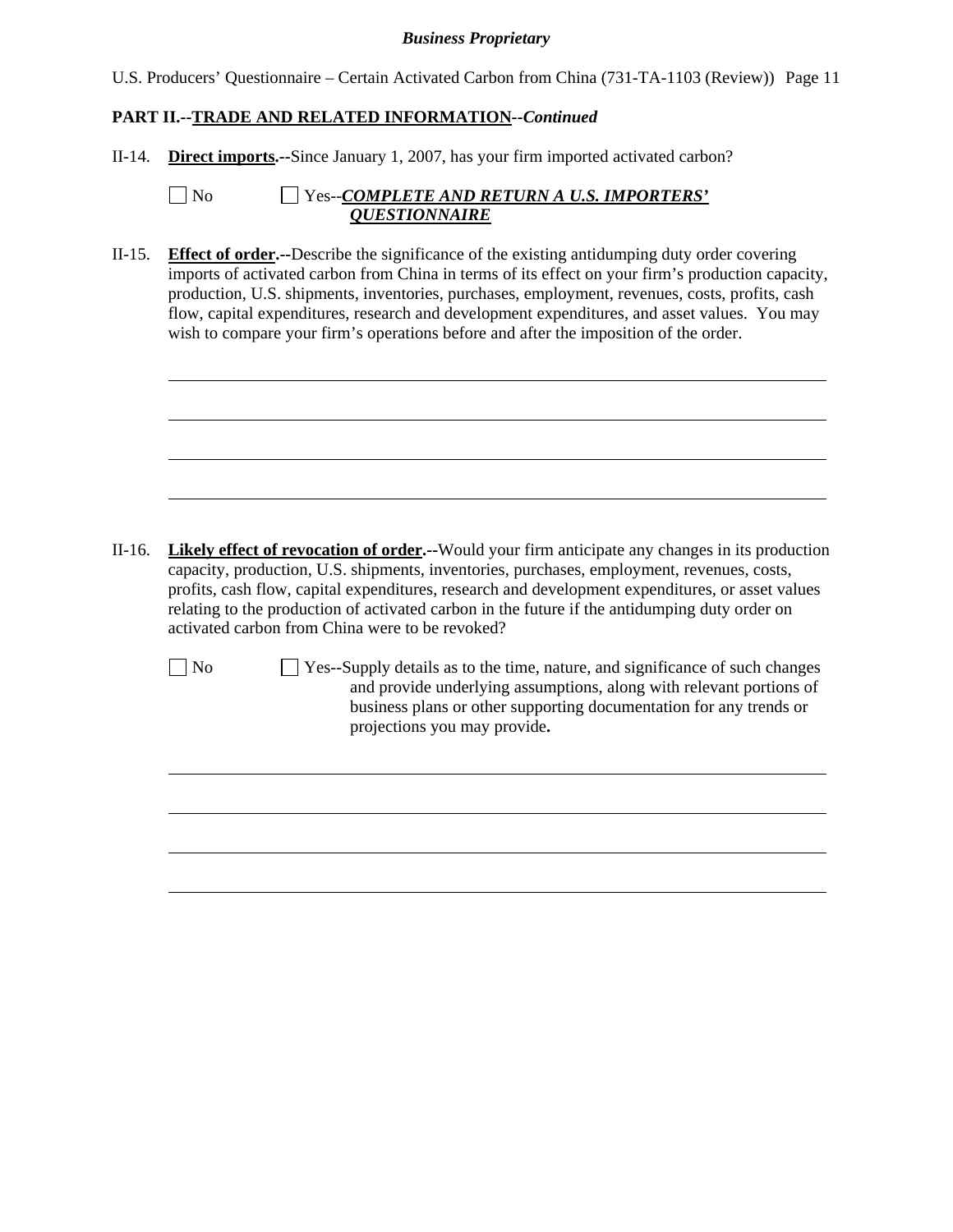U.S. Producers' Questionnaire – Certain Activated Carbon from China (731-TA-1103 (Review)) Page 12

## **PART III.--FINANCIAL INFORMATION**

l

 $\overline{a}$ 

l

Address questions on this part of the questionnaire to **Mary Klir (202-205-3247; mary.klir@usitc.gov)**.

III-1. **Contact information.**-- Please identify the responsible individual and the manner by which Commission staff may contact that individual regarding the confidential information submitted in part III.

| Name      |  |
|-----------|--|
| Title     |  |
| Email     |  |
| Telephone |  |
| Fax       |  |

III-2. **Accounting system.--**Briefly describe your financial accounting system.

- A. When does your fiscal year end (month and day)? If your fiscal year changed during the period examined, explain below: l
- B.1. Describe the lowest level of operations (e.g., plant, division, company-wide) for which financial statements are prepared that include activated carbon:
	- 2. Does your firm prepare profit/loss statements for your activated carbon operatioms:  $|$   $|$   $Y$ es  $|$   $|$   $|$   $N$ o
	- 3. How often did your firm (or parent company) prepare financial statements (including annual reports, 10Ks)? Please check relevant items below.
		- $\Box$  Audited,  $\Box$  unaudited,  $\Box$  annual reports,  $\Box$  10Ks,  $\Box$  10Qs,
		- Monthly,  $\Box$  quarterly,  $\Box$  semi-annually,  $\Box$  annually
	- 4. Accounting basis:  $\Box$  GAAP,  $\Box$  cash,  $\Box$  tax, or  $\Box$  other comprehensive basis of accounting (specify)

*Note: The Commission may request that your company submit copies of its financial statements, including internal profit-and-loss statements for the division or product group that includes activated carbon, as well as those statements and worksheets used to compile data for your firm's questionnaire response.* 

- III-3. **Cost accounting system.--**Briefly describe your cost accounting system (*e.g.*, standard cost, job order cost, *etc.*).
- III-4. **Allocation basis.--**Briefly describe your allocation basis, if any, for COGS, SG&A, and interest expense and other income and expenses.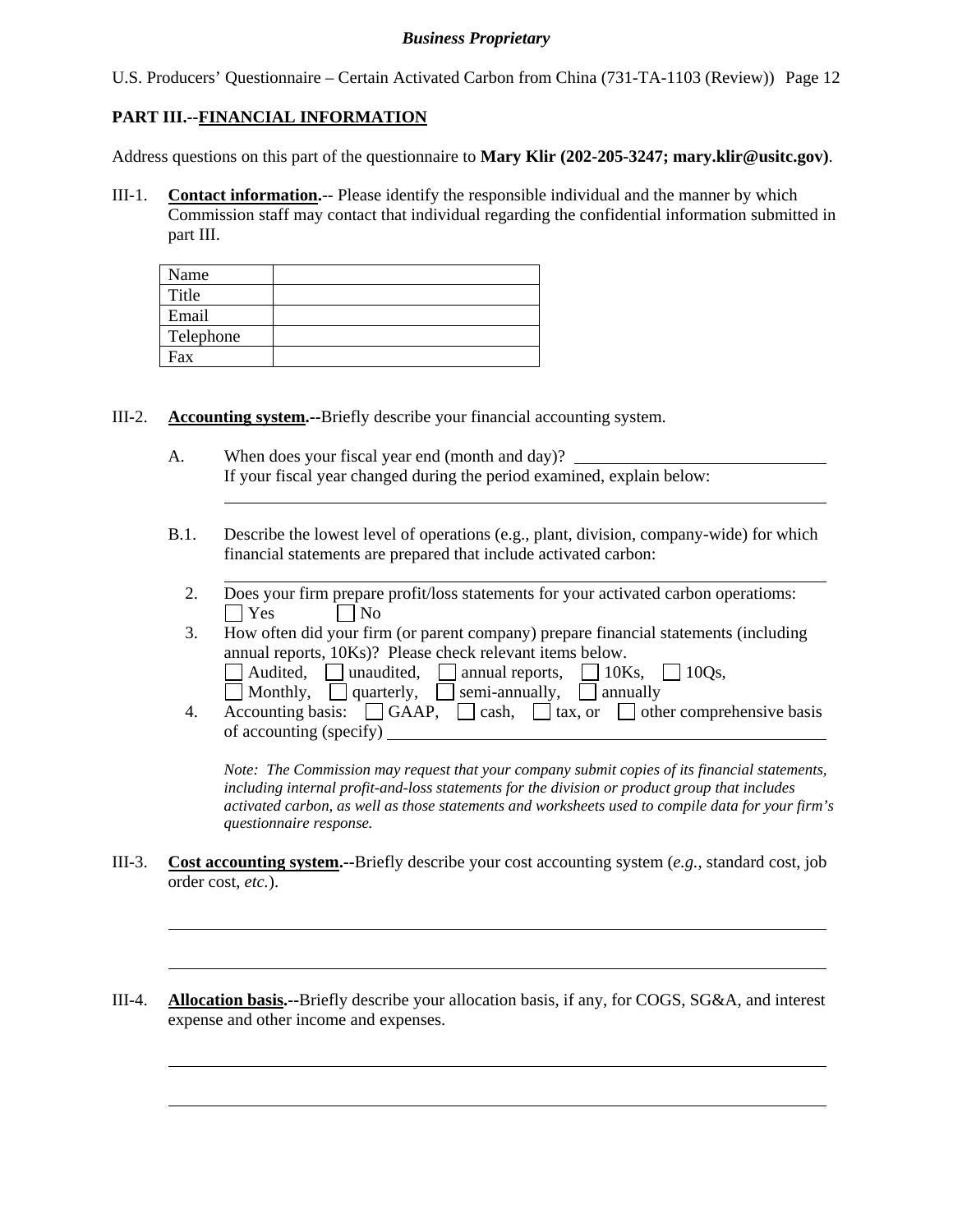| U.S. Producers' Questionnaire – Certain Activated Carbon from China (731-TA-1103 (Review)) Page 13 |  |  |  |  |
|----------------------------------------------------------------------------------------------------|--|--|--|--|
|                                                                                                    |  |  |  |  |

## **PART III.--FINANCIAL INFORMATION***--Continued*

III-5. **Other products.--**Please list any other products you produced in the facilities in which you produced activated carbon, and provide the share of net sales accounted for by these other products in your most recent fiscal year:

| Products                                      | Share of sales                                                                                                                                                                    |
|-----------------------------------------------|-----------------------------------------------------------------------------------------------------------------------------------------------------------------------------------|
|                                               | $\frac{0}{0}$                                                                                                                                                                     |
|                                               | $\frac{0}{0}$                                                                                                                                                                     |
|                                               | %                                                                                                                                                                                 |
|                                               | %<br><u> 1989 - Johann Barbara, martin amerikan basar dan berasal dalam basa dalam basar dalam basar dalam basa dalam</u>                                                         |
|                                               | $\frac{0}{0}$                                                                                                                                                                     |
|                                               |                                                                                                                                                                                   |
| $\Box$ Yes--Continue to question III-7 below. | $\Box$ No--Continue to question III-9 below.                                                                                                                                      |
|                                               | <b>Inputs from related firms.</b> --In the space provided below, identify the inputs used in the<br>production of activated carbon that your firm purchases from related parties. |
| Input                                         | <b>Related party</b>                                                                                                                                                              |
|                                               |                                                                                                                                                                                   |
|                                               |                                                                                                                                                                                   |
|                                               |                                                                                                                                                                                   |

 Has your firm complied with the Commission's instructions regarding costs associated with inputs purchased from related parties?

associated profit on inputs purchased from related parties are acceptable.

 $\bigcap$  Yes  $\bigcap$  No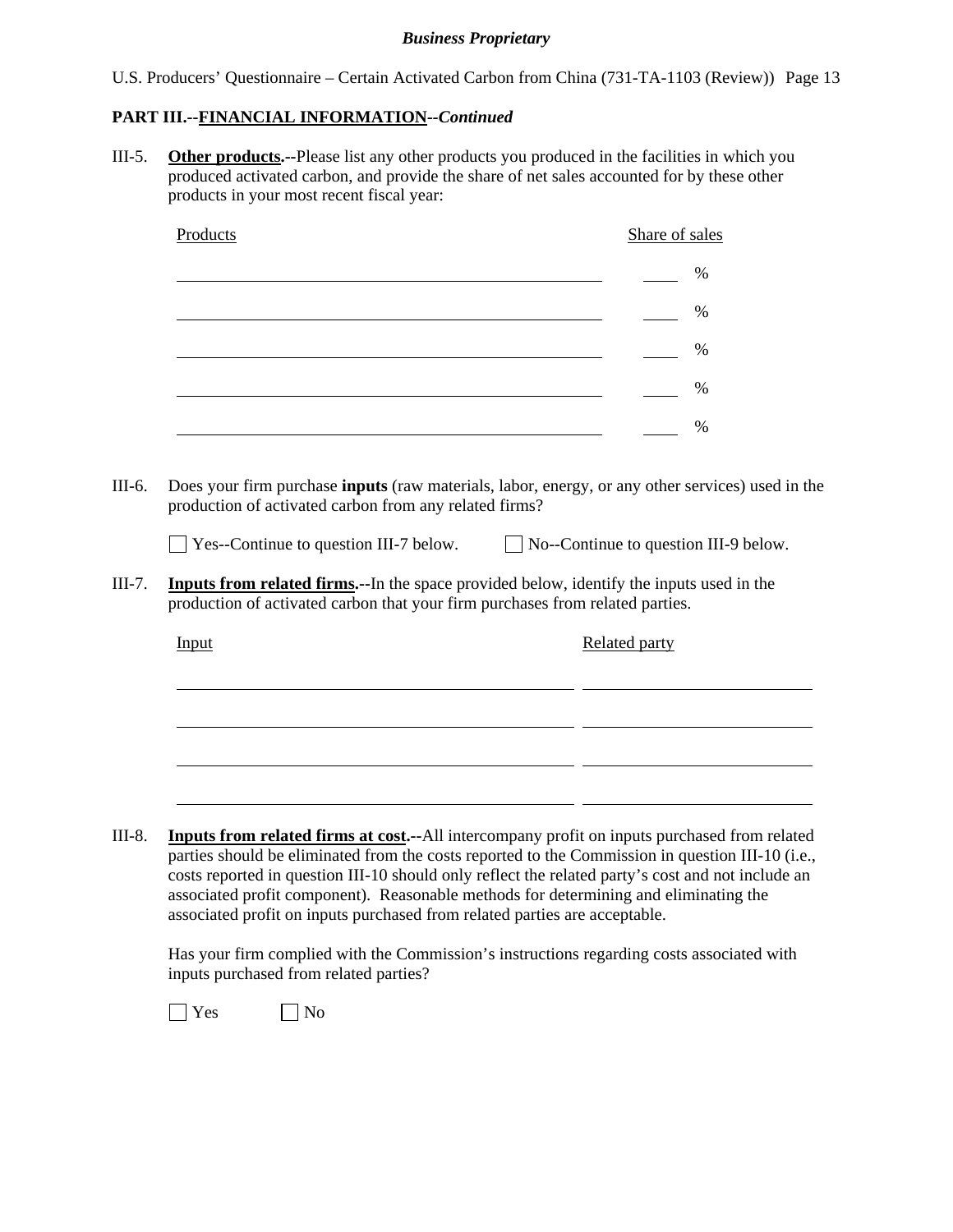U.S. Producers' Questionnaire – Certain Activated Carbon from China (731-TA-1103 (Review)) Page 14

## **PART III.--FINANCIAL INFORMATION***--Continued*

III-9. **Nonrecurring items (charges and gains) reported in activated carbon financial results**.--For each annual and interim period for which financial results are reported in question III-10, please specify all material (significant) nonrecurring items (charges and gains) in the schedule below, the specific table III-10 line item where the nonrecurring items are included, a brief description of the relevant nonrecurring items, and the associated values (*in \$1,000*), as reflected in table III-10; i.e., if an aggregate nonrecurring item has been allocated to table III-10, only the allocated value amount included in table III-10 should be reported in the schedule below. Note: The Commission's objective here is to gather information only on material (significant) nonrecurring items which impacted the reported activated carbon financial results in table III-10.

|                                                                                                                                                                                                        |  | Fiscal years ended--                                 |  | January-June                                                                     |      |
|--------------------------------------------------------------------------------------------------------------------------------------------------------------------------------------------------------|--|------------------------------------------------------|--|----------------------------------------------------------------------------------|------|
|                                                                                                                                                                                                        |  |                                                      |  | 2011                                                                             | 2012 |
| Nonrecurring item: In this column please<br>provide a brief description of each<br>nonrecurring item and indicate the specific<br>table III-10 line item where the nonrecurring<br>l item is included. |  | relevant nonrecurring item reported in table III-10. |  | Nonrecurring item: In these columns please report the amount (in \$1,000) of the |      |
|                                                                                                                                                                                                        |  |                                                      |  |                                                                                  |      |
| 2.                                                                                                                                                                                                     |  |                                                      |  |                                                                                  |      |
| 3.                                                                                                                                                                                                     |  |                                                      |  |                                                                                  |      |
| 4.                                                                                                                                                                                                     |  |                                                      |  |                                                                                  |      |
| 5.                                                                                                                                                                                                     |  |                                                      |  |                                                                                  |      |
| 6.                                                                                                                                                                                                     |  |                                                      |  |                                                                                  |      |
| 7.                                                                                                                                                                                                     |  |                                                      |  |                                                                                  |      |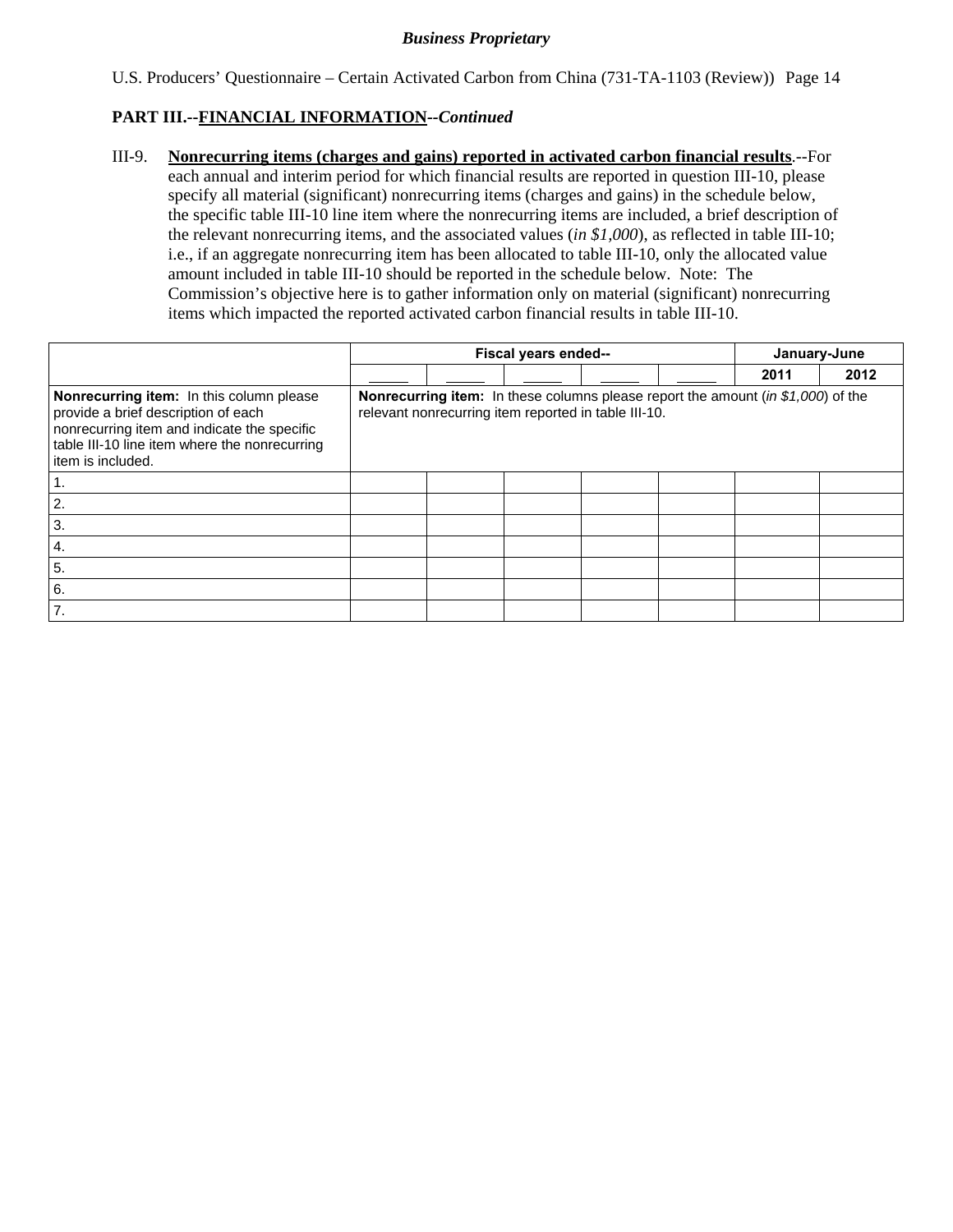U.S. Producers' Questionnaire – Certain Activated Carbon from China (731-TA-1103 (Review)) Page 15

## **PART III.--FINANCIAL INFORMATION***--Continued*

III-10. **Operations on activated carbon**.--Report the revenue and related cost information requested below on the activated carbon operations of your U.S. establishment(s).<sup>1</sup> Do not report resales **of products. Note that internal consumption and transfers to related firms must be valued**  at fair market value and purchases from related firms must be at cost.<sup>2</sup> Provide data for your five most recently completed fiscal years in chronological order from left to right, and for the specified interim periods.

| Quantity (in 1,000 pounds) and value (in \$1,000)                                                                                                                                                          |  |                      |  |  |  |
|------------------------------------------------------------------------------------------------------------------------------------------------------------------------------------------------------------|--|----------------------|--|--|--|
|                                                                                                                                                                                                            |  | Fiscal years ended-- |  |  |  |
| Item                                                                                                                                                                                                       |  |                      |  |  |  |
| Net sales quantities: $3$                                                                                                                                                                                  |  |                      |  |  |  |
| Commercial sales ("CS")                                                                                                                                                                                    |  |                      |  |  |  |
| Internal consumption ("IC")                                                                                                                                                                                |  |                      |  |  |  |
| Transfers to related firms ("Transfers")                                                                                                                                                                   |  |                      |  |  |  |
| Total net sales quantities                                                                                                                                                                                 |  |                      |  |  |  |
| Net sales values: <sup>3</sup>                                                                                                                                                                             |  |                      |  |  |  |
| <b>Commercial sales</b>                                                                                                                                                                                    |  |                      |  |  |  |
| Internal consumption                                                                                                                                                                                       |  |                      |  |  |  |
| Transfers to related firms                                                                                                                                                                                 |  |                      |  |  |  |
| Total net sales values                                                                                                                                                                                     |  |                      |  |  |  |
| Cost of goods sold (COGS): <sup>4</sup>                                                                                                                                                                    |  |                      |  |  |  |
| Raw materials                                                                                                                                                                                              |  |                      |  |  |  |
| Direct labor                                                                                                                                                                                               |  |                      |  |  |  |
| Other factory costs                                                                                                                                                                                        |  |                      |  |  |  |
| <b>Total COGS</b>                                                                                                                                                                                          |  |                      |  |  |  |
| Gross profit or (loss)                                                                                                                                                                                     |  |                      |  |  |  |
| Selling, general, and administrative (SG&A) expenses:<br>Selling expenses                                                                                                                                  |  |                      |  |  |  |
| General and administrative expenses                                                                                                                                                                        |  |                      |  |  |  |
| <b>Total SG&amp;A expenses</b>                                                                                                                                                                             |  |                      |  |  |  |
| <b>Operating income (loss)</b>                                                                                                                                                                             |  |                      |  |  |  |
| Other income and expenses:                                                                                                                                                                                 |  |                      |  |  |  |
| Interest expense                                                                                                                                                                                           |  |                      |  |  |  |
| All other expense items                                                                                                                                                                                    |  |                      |  |  |  |
| All other income items                                                                                                                                                                                     |  |                      |  |  |  |
| All other income or expenses, net                                                                                                                                                                          |  |                      |  |  |  |
| Net income or (loss) before income taxes                                                                                                                                                                   |  |                      |  |  |  |
| Depreciation/amortization included above                                                                                                                                                                   |  |                      |  |  |  |
| Include only sales (whether domestic or export) and costs related to your U.S. manufacturing operations.<br>Please eliminate any profits or (losses) on inputs from related firms pursuant question III-8. |  |                      |  |  |  |

<sup>3</sup> Less discounts, returns, allowances, and prepaid freight. The quantities and values should approximate the corresponding shipment quantities and values reported in Part II of this questionnaire.

 <sup>4</sup> COGS should include costs associated with CS, IC, and Transfers, as well as export shipments in question II-8.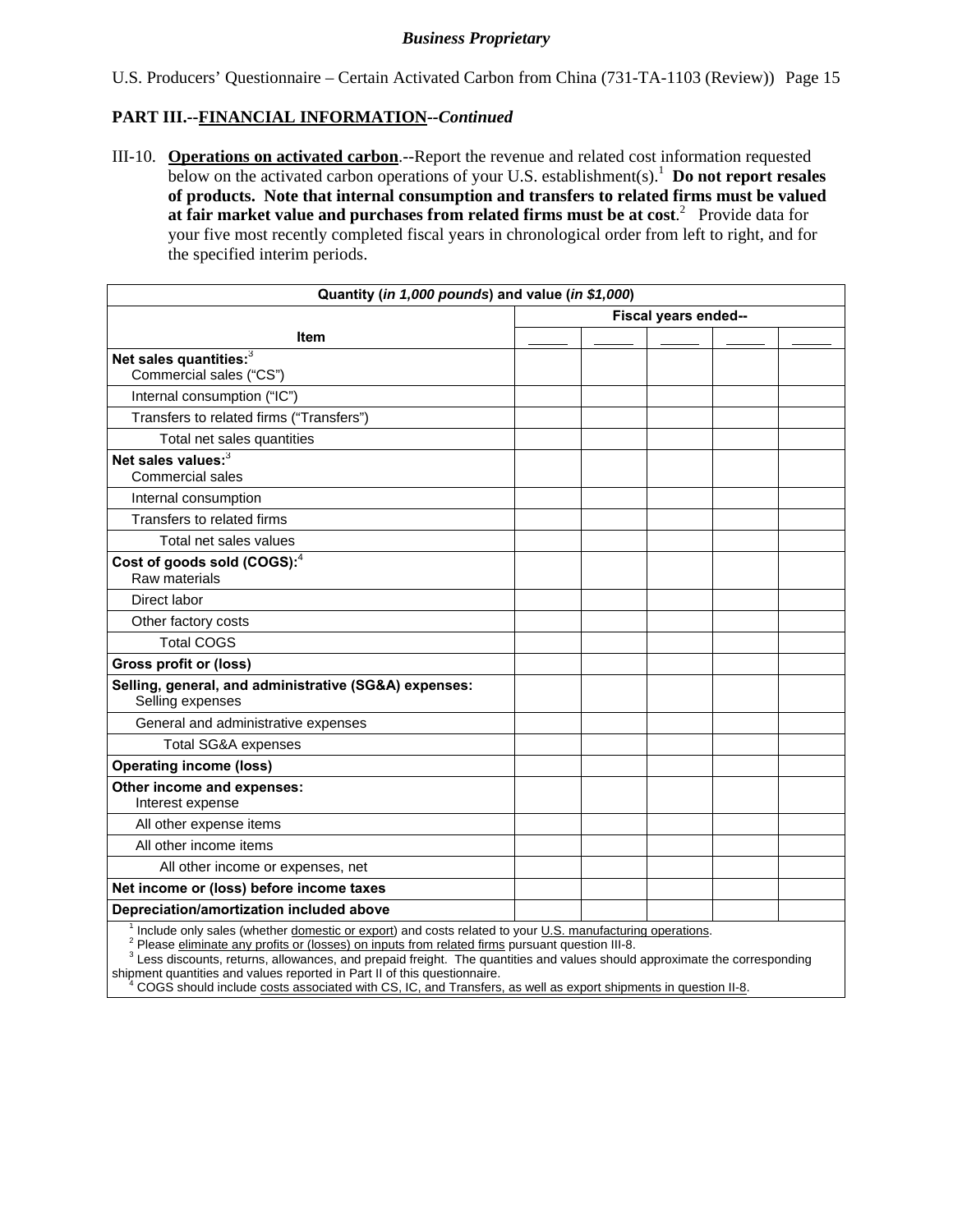U.S. Producers' Questionnaire – Certain Activated Carbon from China (731-TA-1103 (Review)) Page 16

## **PART III.--FINANCIAL INFORMATION***--Continued*

#### III-10. **Operations on activated carbon**.--*Continued*

| Quantity (in 1,000 pounds) and value (in \$1,000)             |                                                |                   |  |  |  |  |
|---------------------------------------------------------------|------------------------------------------------|-------------------|--|--|--|--|
| Item                                                          | January-June 2011                              | January-June 2012 |  |  |  |  |
| Net sales quantities: <sup>3</sup><br><b>Commercial sales</b> |                                                |                   |  |  |  |  |
|                                                               |                                                |                   |  |  |  |  |
| Internal consumption                                          |                                                |                   |  |  |  |  |
| Transfers to related firms                                    |                                                |                   |  |  |  |  |
| Total net sales quantities                                    |                                                |                   |  |  |  |  |
| Net sales values: <sup>3</sup><br><b>Commercial sales</b>     |                                                |                   |  |  |  |  |
| Internal consumption                                          |                                                |                   |  |  |  |  |
| Transfers to related firms                                    |                                                |                   |  |  |  |  |
| Total net sales values                                        |                                                |                   |  |  |  |  |
| Cost of goods sold (COGS): <sup>4</sup><br>Raw materials      |                                                |                   |  |  |  |  |
| Direct labor                                                  |                                                |                   |  |  |  |  |
| Other factory costs                                           |                                                |                   |  |  |  |  |
| <b>Total COGS</b>                                             |                                                |                   |  |  |  |  |
| <b>Gross profit or (loss)</b>                                 |                                                |                   |  |  |  |  |
| Selling, general, and administrative (SG&A)<br>expenses:      |                                                |                   |  |  |  |  |
| Selling expenses                                              |                                                |                   |  |  |  |  |
| General and administrative expenses                           |                                                |                   |  |  |  |  |
| <b>Total SG&amp;A expenses</b>                                |                                                |                   |  |  |  |  |
| <b>Operating income (loss)</b>                                |                                                |                   |  |  |  |  |
| Other income and expenses:<br>Interest expense                |                                                |                   |  |  |  |  |
| All other expense items                                       |                                                |                   |  |  |  |  |
| All other income items                                        |                                                |                   |  |  |  |  |
| All other income or expenses, net                             |                                                |                   |  |  |  |  |
| Net income or (loss) before income taxes                      |                                                |                   |  |  |  |  |
| Depreciation/amortization included above<br>1.                | <b>Service</b><br>$\cdot$ $\sim$<br>$\epsilon$ |                   |  |  |  |  |

<sup>1</sup> Include only sales (whether *domestic or export*) and costs related to your <u>U.S. manufacturing operations</u>.<br><sup>2</sup> Please *eliminate any profits or (losses) on inputs from related firms pursuant question III-8.* 

<sup>3</sup> Less discounts, returns, allowances, and prepaid freight. The quantities and values should approximate the corresponding shipment quantities and values reported in Part II of this questionnaire.

<sup>4</sup> COGS should include costs associated with CS, IC, and Transfers, as well as export shipments in question II-8.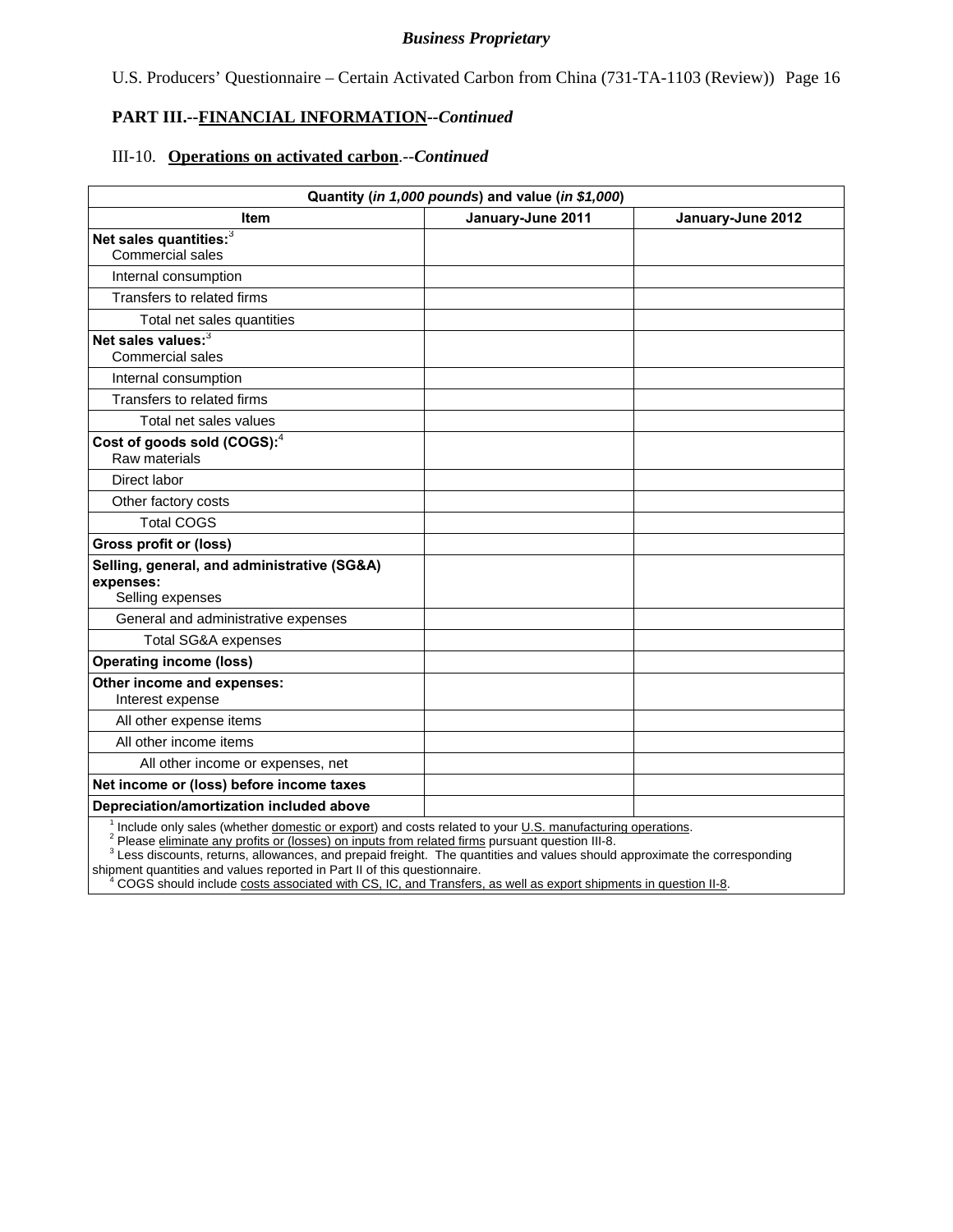U.S. Producers' Questionnaire – Certain Activated Carbon from China (731-TA-1103 (Review)) Page 17

## **PART III.--FINANCIAL INFORMATION***--Continued*

III-11. **Asset values**.--Report the total assets (i.e., both current and long-term assets) associated with the production, warehousing, and sale of activated carbon. If your firm does not maintain some or all of the specific asset information necessary to calculate total assets for activated carbon in the normal course of business, please estimate this information based upon a method (such as production, sales, or costs) that is consistent with your cost allocations in the previous question. Provide data as of the end of your five most recently completed fiscal years in chronological order from left to right.

**Note:** Total assets should reflect net assets after any accumulated depreciation and allowances deducted. Total assets should be allocated to the subject products if these assets are also related to other products. Please provide a brief explanation if there are any substantial changes in total asset value during the period; e.g., due to asset write-offs, revaluation, and major purchases.

| Value (in \$1,000) |                      |  |  |  |  |
|--------------------|----------------------|--|--|--|--|
|                    | Fiscal years ended-- |  |  |  |  |
| <b>Item</b>        |                      |  |  |  |  |
| Total assets (net) |                      |  |  |  |  |

III-12. **Capital expenditures and research and development expenses.--**Report your firm's capital expenditures and research and development expenses on activated carbon. Provide data for your five most recently completed fiscal years in chronological order from left to right, and for the specified interim periods.

|                                   | Value ( <i>in \$1,000</i> )          |  |  |  |  |      |      |
|-----------------------------------|--------------------------------------|--|--|--|--|------|------|
|                                   | Fiscal years ended--<br>January-June |  |  |  |  |      |      |
| <b>Item</b>                       |                                      |  |  |  |  | 2011 | 2012 |
| Capital expenditures              |                                      |  |  |  |  |      |      |
| Research and development expenses |                                      |  |  |  |  |      |      |

III-13. **Data consistency and reconciliation.--**Please indicate whether your financial data for questions III-10, 11, and 12 are based on a calendar year or your fiscal year:



Please note the quantities and values reported in question III-10 should reconcile with the data reported in question II-8 (including export shipments) as long as they are reported on the same calendar year basis.

Do these data in question III-10 reconcile with data in question II-8?

 $\Box$  Yes  $\Box$  No--Please explain  $\Box$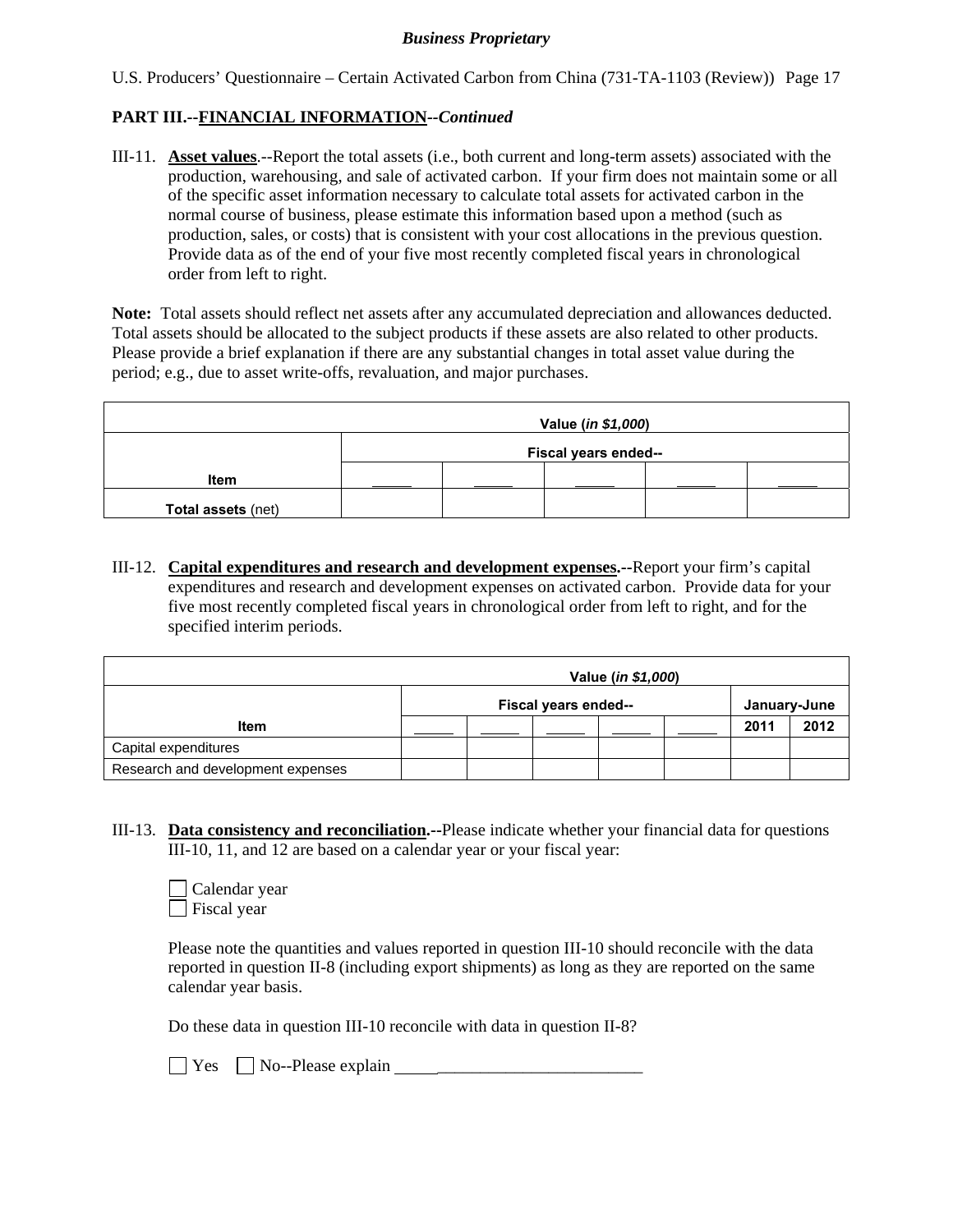U.S. Producers' Questionnaire – Certain Activated Carbon from China (731-TA-1103 (Review)) Page 18

## **PART IV.--PRICING AND MARKET FACTORS**

Further information on this part of the questionnaire can be obtained from **Clark Workman (202-205- 3248; clark.workman@usitc.gov).** 

**Contact information.**-- Please identify the responsible individual and the manner by which Commission staff may contact that individual regarding the confidential information submitted in part IV.

| Name      |  |
|-----------|--|
| Title     |  |
| Email     |  |
| Telephone |  |
| Fax       |  |

## **PRICE DATA**

IV-1. This question requests quarterly quantity and value data, f.o.b. your U.S. point of shipment, for your commercial shipments to unrelated U.S. customers since 2007 of the following products produced by your firm.

**Product 1.** --Granular activated carbon that is steam activated from coal (bituminous or lignite), unwashed, no more than 15 percent greater than 8 mesh and no more than 4 percent under 30 mesh, iodine no. 900 mg/g min, moisture 2% max.

*Product 2*<sup>2</sup>-- Granular activated carbon that is steam activated from coal (bituminous or lignite), unwashed, no more than 5 percent greater than 12 mesh and no more than 4 percent under 40 mesh, iodine no. 1,000 mg/g, moisture 2% max.

*Product 3*. Powder activated carbon that is steam activated from coal (bituminous or lignite), unwashed, particle size 90% min, 325 mesh, iodine no. 700 mg/g min, moisture 5% max.

**Please note that total dollar values should be f.o.b., U.S. point of shipment and should not include U.S.-inland transportation costs. Total dollar values should reflect the** *final net* **amount paid to you (i.e., should be net of all deductions for discounts or rebates). See instruction booklet.**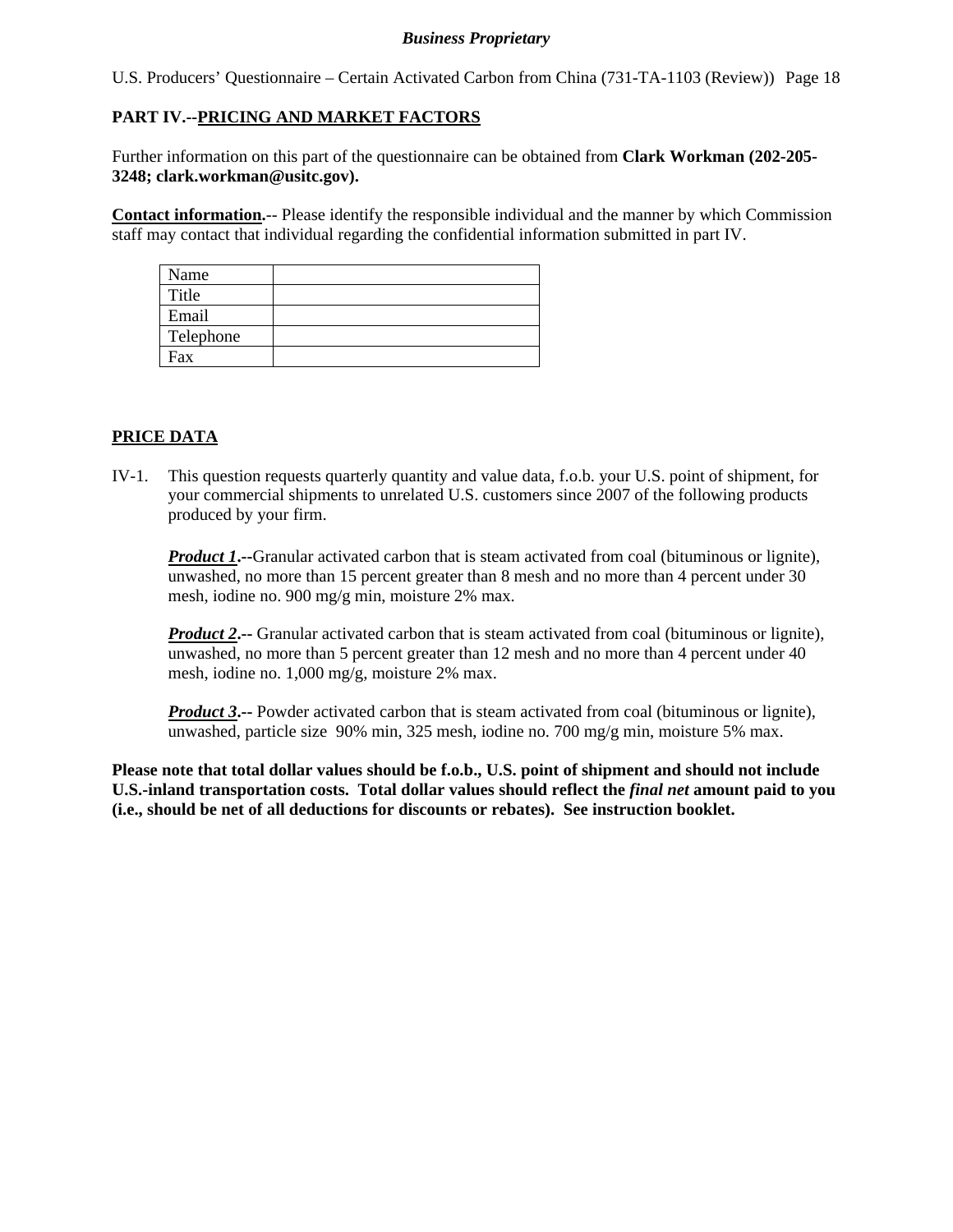U.S. Producers' Questionnaire – Certain Activated Carbon from China (731-TA-1103 (Review)) Page 19

## **PART IV.--PRICING AND MARKET FACTORS***--Continued*

IV-1. Pricing data.--Report below the quarterly price data<sup>1</sup> for pricing products<sup>2</sup> produced and sold by your firm.

| (Quantity in pounds, value in dollars) |                  |       |                  |       |          |           |
|----------------------------------------|------------------|-------|------------------|-------|----------|-----------|
|                                        | <b>Product 1</b> |       | <b>Product 2</b> |       |          | Product 3 |
| Period of shipment                     | Quantity         | Value | Quantity         | Value | Quantity | Value     |
| 2007:                                  |                  |       |                  |       |          |           |
| January-March                          |                  |       |                  |       |          |           |
| April-June                             |                  |       |                  |       |          |           |
| July-September                         |                  |       |                  |       |          |           |
| October-December                       |                  |       |                  |       |          |           |
| 2008:                                  |                  |       |                  |       |          |           |
| January-March                          |                  |       |                  |       |          |           |
| April-June                             |                  |       |                  |       |          |           |
| July-September                         |                  |       |                  |       |          |           |
| October-December                       |                  |       |                  |       |          |           |
| 2009:                                  |                  |       |                  |       |          |           |
| January-March                          |                  |       |                  |       |          |           |
| April-June                             |                  |       |                  |       |          |           |
| July-September                         |                  |       |                  |       |          |           |
| October-December                       |                  |       |                  |       |          |           |
| 2010:                                  |                  |       |                  |       |          |           |
| January-March                          |                  |       |                  |       |          |           |
| April-June                             |                  |       |                  |       |          |           |
| July-September                         |                  |       |                  |       |          |           |
| October-December                       |                  |       |                  |       |          |           |
| 2011:                                  |                  |       |                  |       |          |           |
| January-March                          |                  |       |                  |       |          |           |
| April-June                             |                  |       |                  |       |          |           |
| July-September                         |                  |       |                  |       |          |           |
| October-December                       |                  |       |                  |       |          |           |
| 2012:                                  |                  |       |                  |       |          |           |
| January-March                          |                  |       |                  |       |          |           |
| April-June                             |                  |       |                  |       |          |           |
|                                        |                  |       |                  |       |          |           |

<sup>1</sup> *Net values (i.e., gross sales values less all discounts, allowances, rebates, prepaid freight, and the value of returned goods), f.o.b.* your U.S. point of shipment.

<sup>2</sup> Pricing product definitions are provided on the first page of Part IV.

**Note.**—If your product does not exactly meet the product specifications but is competitive with the specified product, provide a description of your product. Also, please explain any anomalies in your reported pricing data.

Product 1:

Product 2:

Product 3: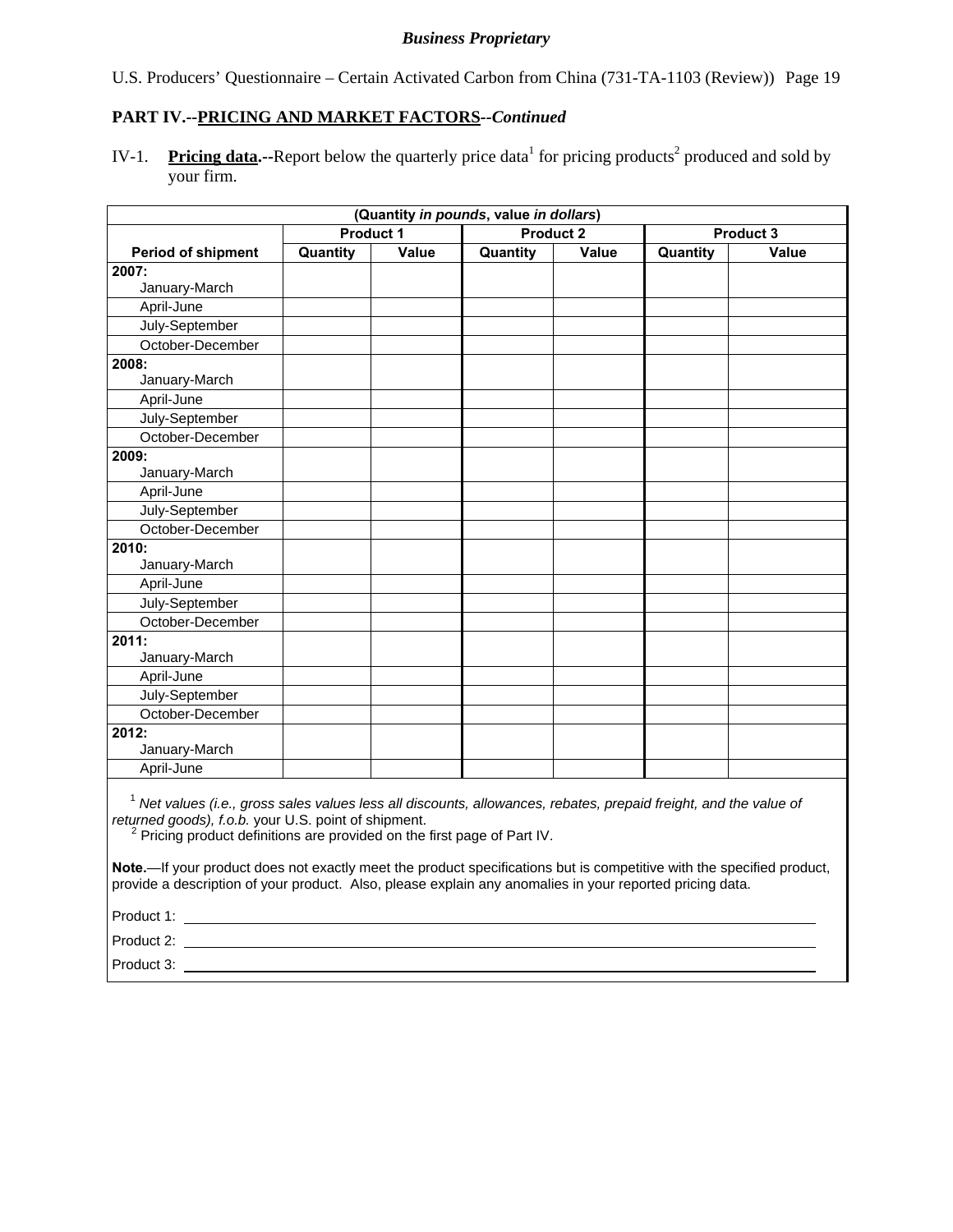## **PART IV.--PRICING AND MARKET FACTORS***--Continued*

IV-2. **Price setting.--** How does your firm determine the prices that it charges for sales of activated carbon (*check all that apply*)? If your firm issues price lists, please submit sample pages of a recent list.

| Transaction<br>b٧<br>transaction | <b>Contracts</b> | <b>Set</b><br>price<br><b>lists</b> | <b>Other</b> | If other, describe |
|----------------------------------|------------------|-------------------------------------|--------------|--------------------|
|                                  |                  |                                     |              |                    |

IV-3. **Discount policy.--** Please indicate and describe your firm's discount policies (*check all that apply*).

| Quantity<br>discounts | Annual<br>total<br>volume<br>discounts | No<br>discount<br>policy | <b>Other</b> | <b>Describe</b> |
|-----------------------|----------------------------------------|--------------------------|--------------|-----------------|
|                       |                                        |                          |              |                 |

#### IV-4. **Pricing terms for activated carbon.--**

(a) What are your firm's typical sales terms for its U.S.-produced activated carbon?

| Net 30 days | Net 60 days | 2/10 net 30 days | Other (specify) |
|-------------|-------------|------------------|-----------------|
|             |             |                  |                 |

(b) On what basis are your prices of domestic activated carbon usually quoted *(check one)*?

| <b>Delivered</b> | F.o.b. | If f.o.b., specify point |
|------------------|--------|--------------------------|
|                  |        |                          |

IV-5. **Contract versus spot.--** Approximately what share of your firm's sales of its U.S.-produced activated carbon in 2011 was on a (1) long-term contract basis, (2) short-term contract basis, and (3) spot sales basis?

| Type of sale                                                                | <b>Share of</b><br>2011 sales |   |
|-----------------------------------------------------------------------------|-------------------------------|---|
| <b>Long-term contracts</b> (multiple deliveries for more<br>than 12 months) |                               | % |
| Short-term contracts (multiple deliveries up to and<br>including 12 months) |                               | ℅ |
| <b>Spot sales</b> (for a single delivery)                                   |                               | % |
| Total                                                                       | 100                           | % |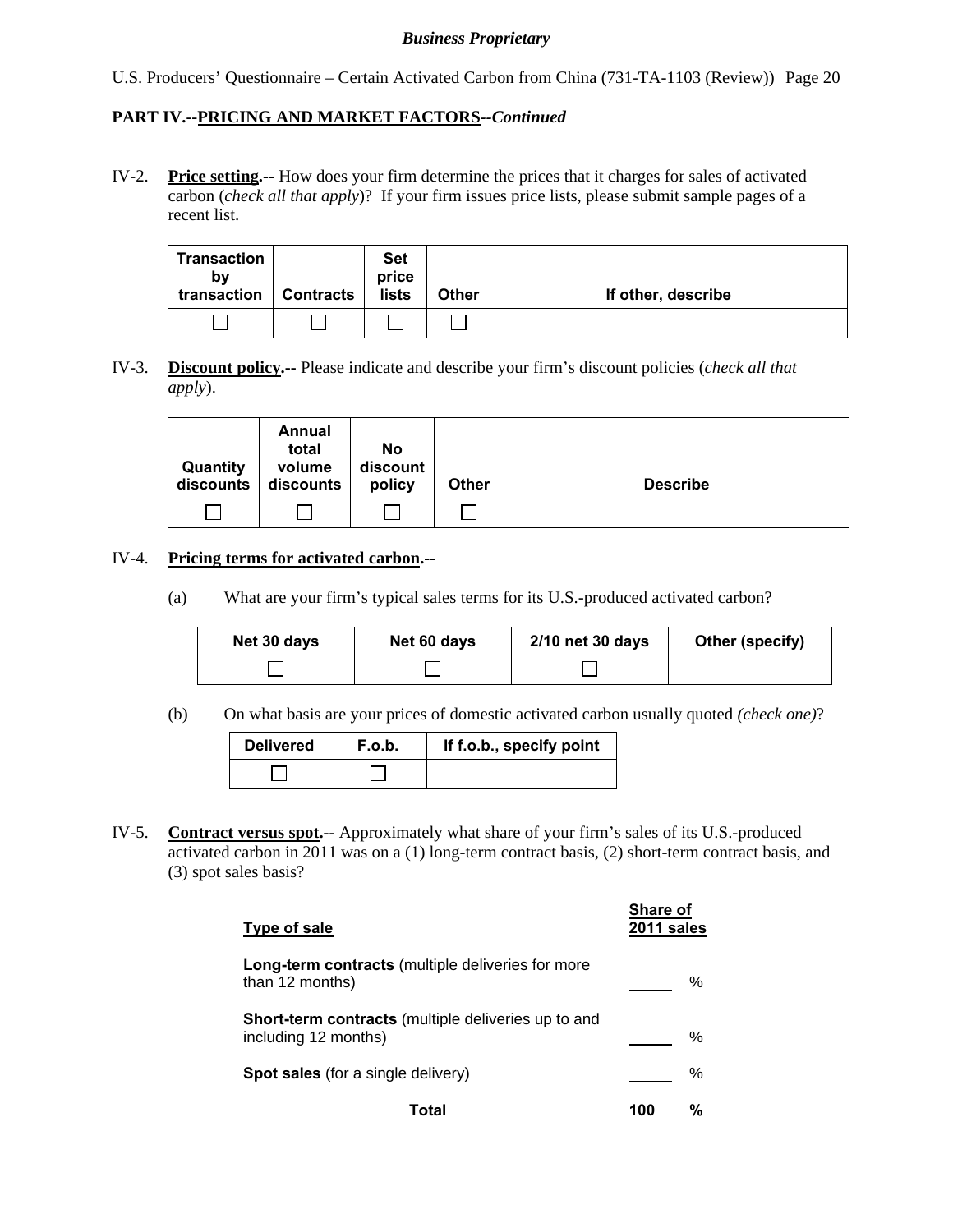U.S. Producers' Questionnaire – Certain Activated Carbon from China (731-TA-1103 (Review)) Page 21

## **PART IV.--PRICING AND MARKET FACTORS***--Continued*

IV-6. **Contract provisions.—** Please fill out the table with respect to provisions of your typical sales contracts for activated carbon (or check "not applicable" if your firm does not sell on a long term and/or short term contract basis).

| <b>Typical sales contract</b><br>provisions | <b>Item</b>    | <b>Short term contracts</b><br>(multiple deliveries up to<br>and including 12 months) | Long term contracts<br>(multiple deliveries for more<br>than 12 months) |
|---------------------------------------------|----------------|---------------------------------------------------------------------------------------|-------------------------------------------------------------------------|
| Average contract duration                   | Number of days |                                                                                       |                                                                         |
| Price renegotiation (during the             | Yes            |                                                                                       |                                                                         |
| contract period)                            | No             |                                                                                       |                                                                         |
|                                             | Quantity       |                                                                                       |                                                                         |
| Fixed quantity and/or price                 | Price          |                                                                                       |                                                                         |
|                                             | <b>Both</b>    |                                                                                       |                                                                         |
|                                             | Yes            |                                                                                       |                                                                         |
| Meet or release provision                   | No             |                                                                                       |                                                                         |
| Not applicable                              |                |                                                                                       |                                                                         |

IV-7. **Lead times.--**What is the average lead time between a customer's order and the date of delivery for your firm's sales of your U.S.-produced activated carbon?

| <b>Source</b>     | Share of<br>2011 sales | Lead time (days) |
|-------------------|------------------------|------------------|
| From inventory    | ℅                      |                  |
| Produced to order | ℅                      |                  |
| Total             | 100 $%$                |                  |

#### IV-8. **Shipping information.--**

- (a) What is the approximate percentage of the total delivered cost of activated carbon that is accounted for by U.S. inland transportation costs? \_\_\_\_\_ %
- (b) Who generally arranges the transportation to your customers' locations? your firm purchaser *(check one)*
- (c) Indicate the approximate percentage of your sales of activated carbon that are delivered the following distances from your production facility.

| <b>Distance from production facility</b> | <b>Share</b> |
|------------------------------------------|--------------|
| Within 100 miles                         | %            |
| 101 to 1,000 miles                       | %            |
| Over 1,000 miles                         | %            |
| Total                                    | %<br>100     |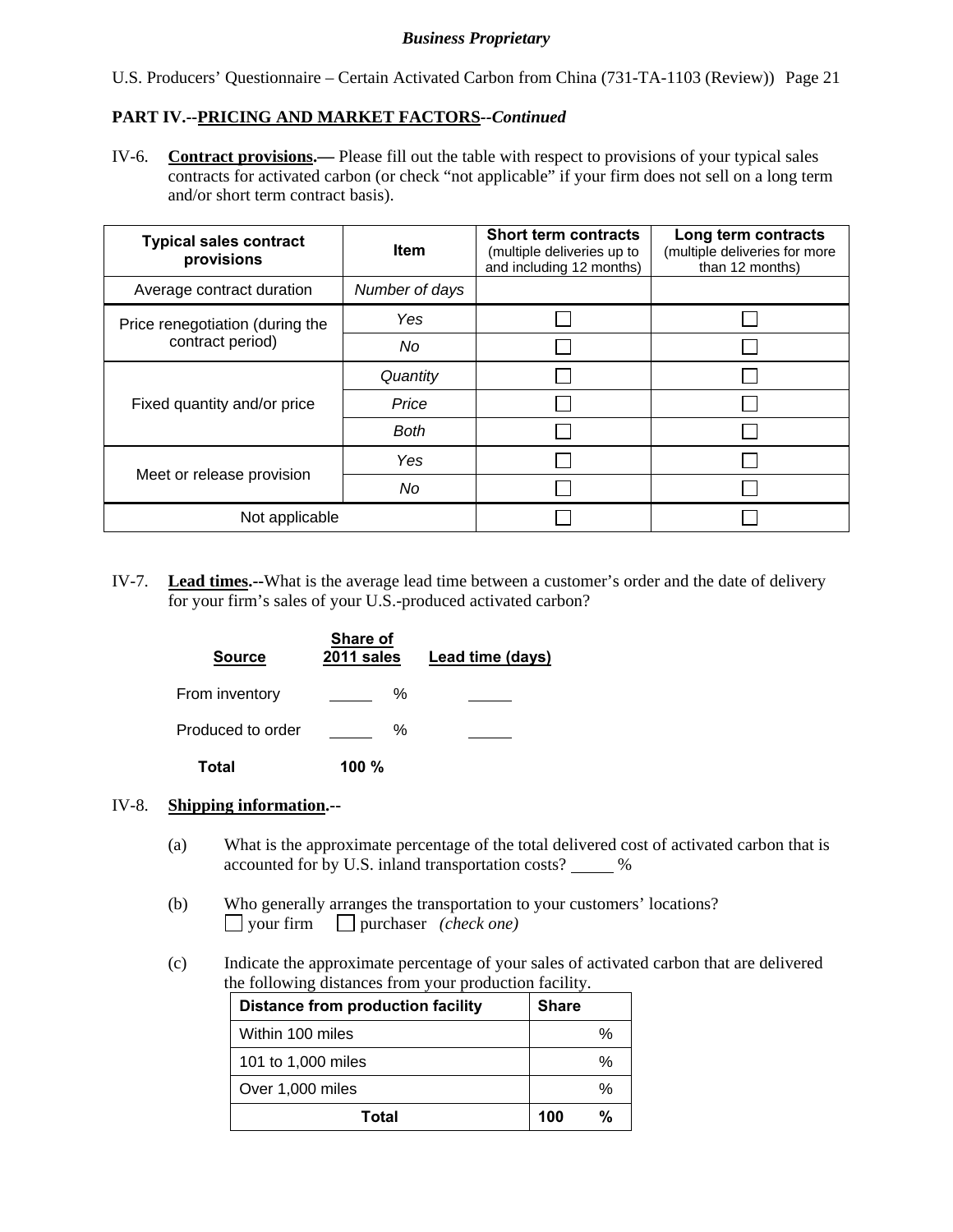U.S. Producers' Questionnaire – Certain Activated Carbon from China (731-TA-1103 (Review)) Page 22

## **PART IV.--PRICING AND MARKET FACTORS***--Continued*

IV-9. **Geographical shipments.--** What is the geographic market area in the United States served by your firm's activated carbon? (check all that apply)

| Geographic area                                                                                                             | $\sqrt{ }$ if applicable |
|-----------------------------------------------------------------------------------------------------------------------------|--------------------------|
| Northeast.–CT, ME, MA, NH, NJ, NY, PA, RI, and VT.                                                                          |                          |
| <b>Midwest.</b> –IL, IN, IA, KS, MI, MN, MO, NE, ND, OH, SD, and WI.                                                        |                          |
| <b>Southeast.–AL, DE, DC, FL, GA, KY, MD, MS, NC, SC, TN, VA, and WV.</b>                                                   |                          |
| <b>Central Southwest.–AR, LA, OK, and TX.</b>                                                                               |                          |
| <b>Mountains.-AZ, CO, ID, MT, NV, NM, UT, and WY.</b>                                                                       |                          |
| <b>Pacific Coast.–CA, OR, and WA.</b>                                                                                       |                          |
| <b>Other</b> - All other markets in the United States not previously listed, including AK, HI,<br>PR, and VI, among others. |                          |

IV-10. **End uses.--**List the end uses of the activated carbon that you manufacture. For each end-use product, what percentage of the total cost is accounted for by activated carbon and other inputs?

|                 | Share of total cost of end use product accounted<br>for by |                        |              |
|-----------------|------------------------------------------------------------|------------------------|--------------|
| End use product | <b>Activated carbon (percent)</b>                          | Other inputs (percent) | <b>Total</b> |
|                 | $\%$                                                       | %                      | 100%         |
|                 | %                                                          | $\%$                   | 100%         |
|                 | %                                                          | %                      | 100%         |

IV-11. **Changes in end uses.--**Have there been any changes in the end uses of activated carbon since 2007? Do you anticipate any future changes?

| <b>Changes in end</b><br>uses | No | Yes | <b>Explain</b> |
|-------------------------------|----|-----|----------------|
| Changes since<br>2007         |    |     |                |
| Anticipated<br>changes        |    |     |                |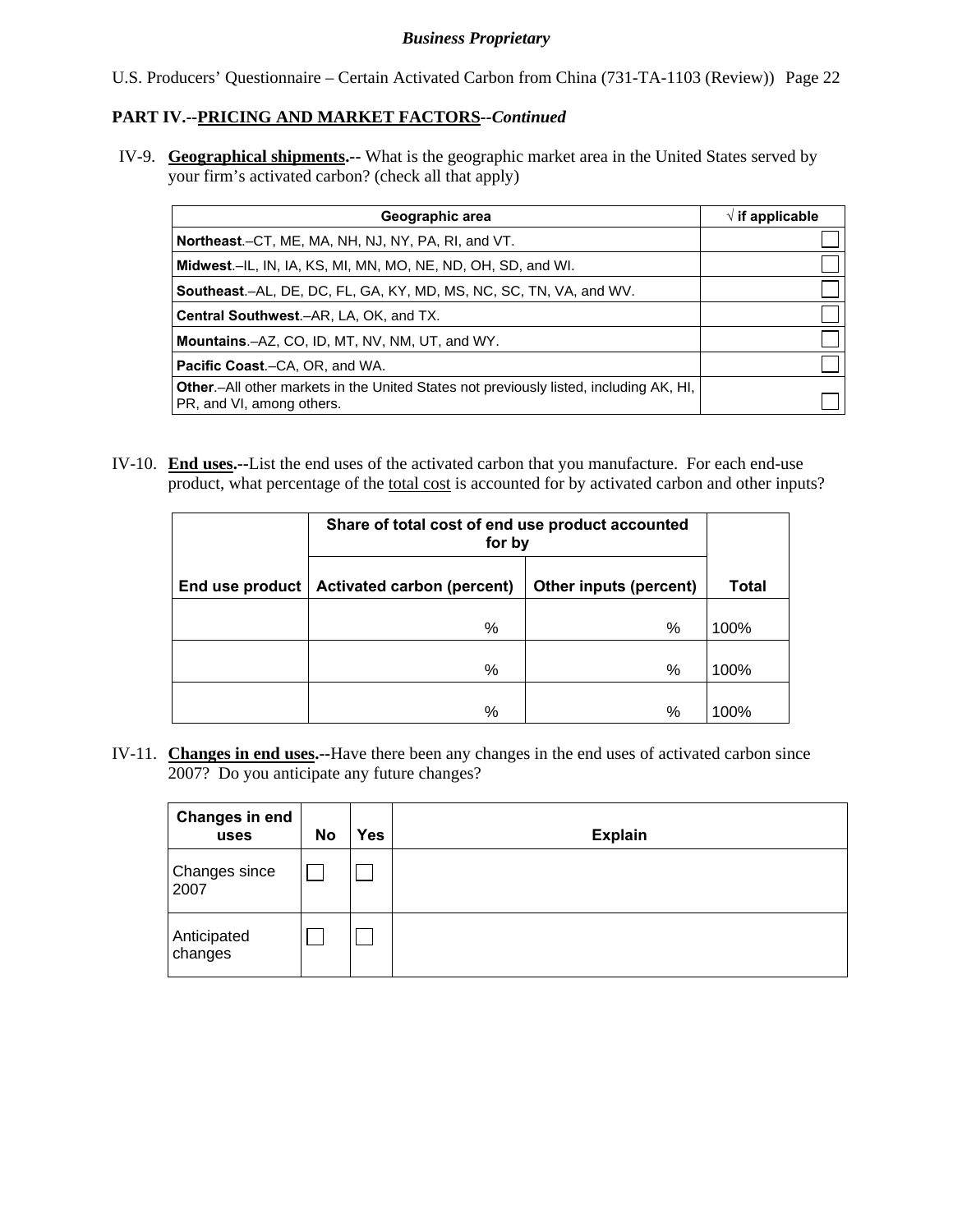U.S. Producers' Questionnaire – Certain Activated Carbon from China (731-TA-1103 (Review)) Page 23

#### **PART IV.--PRICING AND MARKET FACTORS***--Continued*

IV-12. **Substitutes.--** Can other products be substituted for activated carbon?

 $\Box$  No  $\Box$  Yes--Please fill out the table.

|    |                   | End use in which this |    | Have changes in the prices of this substitute<br>affected the price for activated carbon? |                    |  |  |  |
|----|-------------------|-----------------------|----|-------------------------------------------------------------------------------------------|--------------------|--|--|--|
|    | <b>Substitute</b> | substitute is used    | No | Yes                                                                                       | <b>Explanation</b> |  |  |  |
|    |                   |                       |    |                                                                                           |                    |  |  |  |
| 2. |                   |                       |    |                                                                                           |                    |  |  |  |
| 3. |                   |                       |    |                                                                                           |                    |  |  |  |

IV-13. **Changes in substitutes.--** Have there been any changes in the number or types of products that can be substituted for activated carbon since 2007? Do you anticipate any future changes?

| <b>Changes in</b><br>substitutes | No | <b>Yes</b> | <b>Explain</b> |
|----------------------------------|----|------------|----------------|
| Changes since<br>2007            |    |            |                |
| Anticipated<br>changes           |    |            |                |

#### IV-14. **Raw materials.—**

l

 $\overline{a}$ 

(a) To what extent have changes in the prices of raw materials affected your firm's selling prices for activated carbon since 2007?

(b) Do you anticipate changes in your raw material costs in the foreseeable future?

| $\Box$ No | $\Box$ Yes—Please explain. |
|-----------|----------------------------|
|-----------|----------------------------|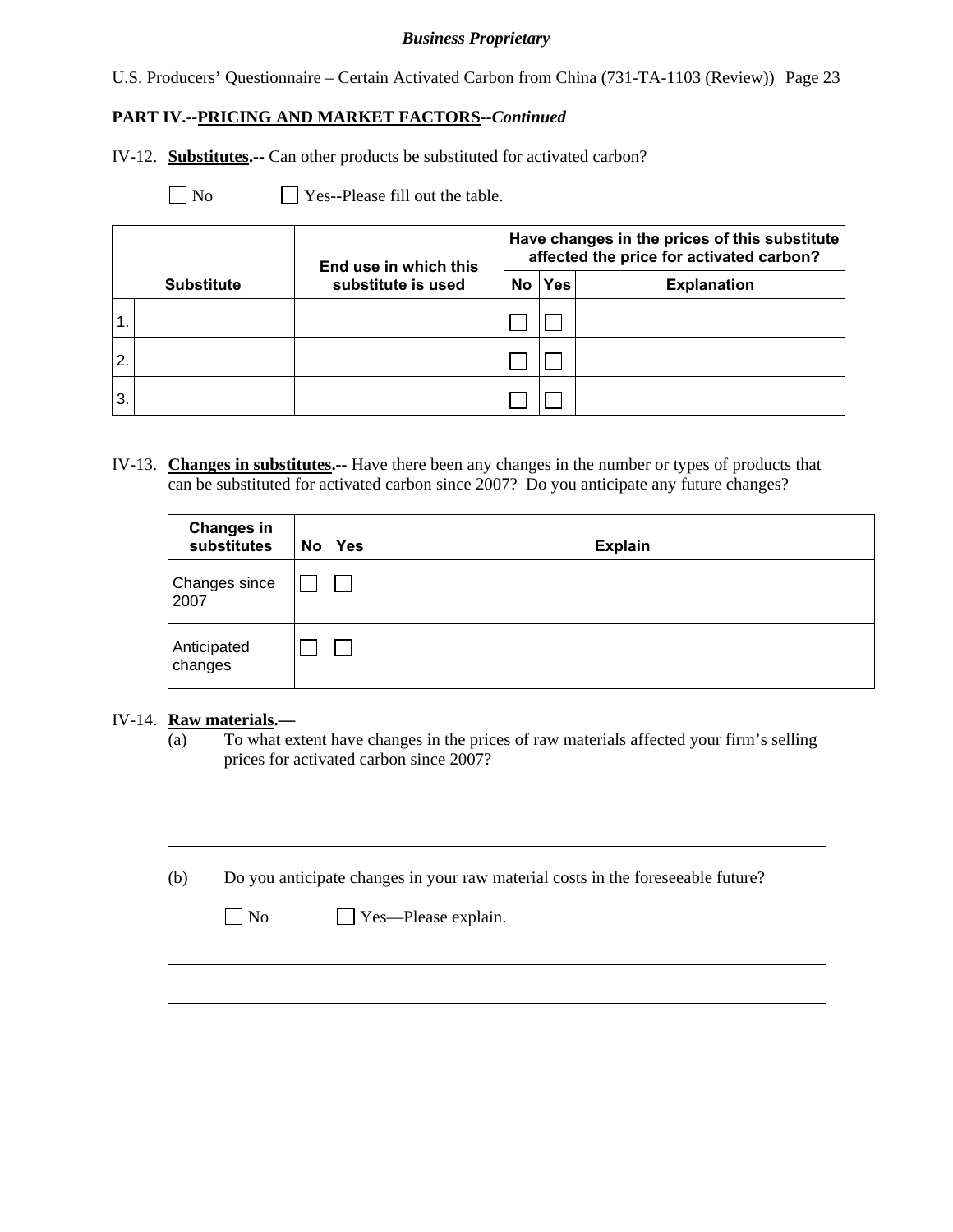U.S. Producers' Questionnaire – Certain Activated Carbon from China (731-TA-1103 (Review)) Page 24

# **PART IV.--PRICING AND MARKET FACTORS***--Continued*

| IV-15. Changes in factors affecting supply.--Have any changes occurred in any other factors affecting<br>supply (e.g., changes in availability or prices of energy or labor; transportation conditions;<br>production capacity and/or methods of production; technology; export markets; or alternative<br>production opportunities) that affected the availability of U.S.-produced activated carbon in the<br>U.S. market since 2007? |                                                                                                                                                                                           |  |  |  |  |  |  |
|-----------------------------------------------------------------------------------------------------------------------------------------------------------------------------------------------------------------------------------------------------------------------------------------------------------------------------------------------------------------------------------------------------------------------------------------|-------------------------------------------------------------------------------------------------------------------------------------------------------------------------------------------|--|--|--|--|--|--|
| $\exists$ No                                                                                                                                                                                                                                                                                                                                                                                                                            | $\blacksquare$ Yes--Please note the time period(s) of any such changes, the factors(s)<br>involved, and the impact such changes had on your shipment volumes<br>and prices.               |  |  |  |  |  |  |
|                                                                                                                                                                                                                                                                                                                                                                                                                                         |                                                                                                                                                                                           |  |  |  |  |  |  |
| IV-16. Availability of supply (U.S.-produced).--                                                                                                                                                                                                                                                                                                                                                                                        |                                                                                                                                                                                           |  |  |  |  |  |  |
| (a)                                                                                                                                                                                                                                                                                                                                                                                                                                     | Do you anticipate any changes in terms of the availability of U.S.-produced activated<br>carbon in the U.S. market in the future?                                                         |  |  |  |  |  |  |
|                                                                                                                                                                                                                                                                                                                                                                                                                                         | Decrease<br>Increase<br>No change                                                                                                                                                         |  |  |  |  |  |  |
| (b)                                                                                                                                                                                                                                                                                                                                                                                                                                     | If you anticipate changes in supply, please explain.                                                                                                                                      |  |  |  |  |  |  |
|                                                                                                                                                                                                                                                                                                                                                                                                                                         |                                                                                                                                                                                           |  |  |  |  |  |  |
|                                                                                                                                                                                                                                                                                                                                                                                                                                         | IV-17. Availability of supply (nonsubject).--Has the availability of NONSUBJECT activated carbon<br>(i.e., activated carbon imported from countries other than China) changed since 2007? |  |  |  |  |  |  |
| ] No                                                                                                                                                                                                                                                                                                                                                                                                                                    | Yes--Please explain.                                                                                                                                                                      |  |  |  |  |  |  |
|                                                                                                                                                                                                                                                                                                                                                                                                                                         |                                                                                                                                                                                           |  |  |  |  |  |  |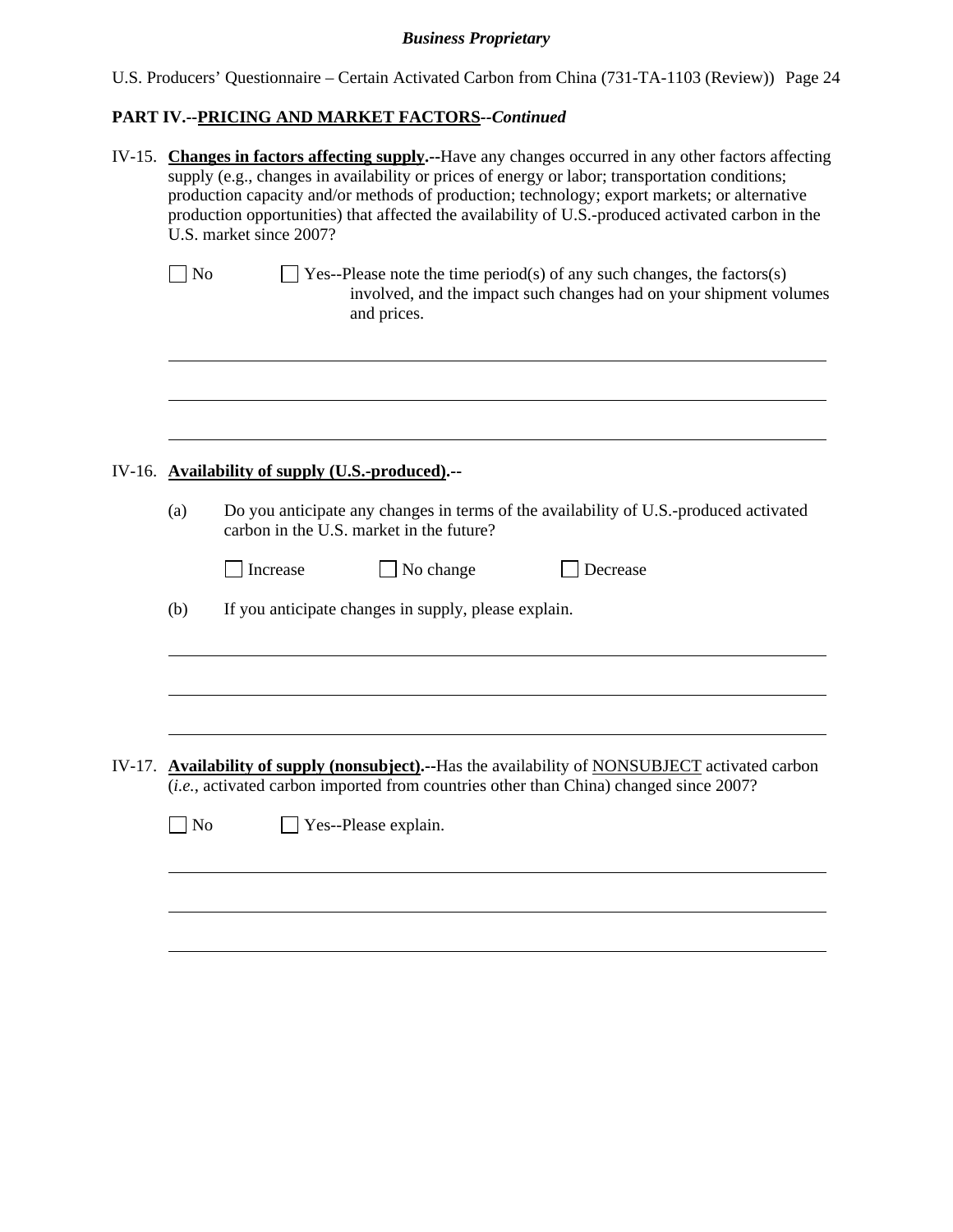U.S. Producers' Questionnaire – Certain Activated Carbon from China (731-TA-1103 (Review)) Page 25

## **PART IV.--PRICING AND MARKET FACTORS***--Continued*

l

IV-18. **Export constraints.--**Describe how easily your firm can shift its sales of activated carbon between the U.S. market and alternative country markets. In your discussion, please describe any contracts, other sales arrangements, or other constraints that would prevent or retard your firm from shifting activated carbon between the U.S. and alternative country markets within a 12 month period.

IV-19. **Product changes.--** Have there been any significant changes in the product range, product mix, or marketing of activated carbon since 2007? Do you anticipate any future changes?

| <b>Changes in</b><br>product range,<br>product mix, or<br>marketing | No | <b>Yes</b> | <b>Explain</b> |
|---------------------------------------------------------------------|----|------------|----------------|
| Changes since<br>2007                                               |    |            |                |
| Anticipated<br>changes                                              |    |            |                |

IV-20. **Demand trends.--** Indicate how demand within the United States and outside of the United States (if known) for activated carbon has changed since January 1, 2007, and how you anticipate demand will change in the future. Describe the principal factors that have affected, and that you anticipate will affect, these changes in demand.

| <b>Market</b>                                 | <b>Increase</b> | <b>No</b><br>change | <b>Decrease</b> | <b>Fluctuate</b>          | <b>Factors</b> |  |  |  |  |  |
|-----------------------------------------------|-----------------|---------------------|-----------------|---------------------------|----------------|--|--|--|--|--|
| Demand since 2007                             |                 |                     |                 |                           |                |  |  |  |  |  |
| Within<br>the United<br><b>States</b>         | $\perp$         |                     | $\Box$          |                           |                |  |  |  |  |  |
| <b>Outside</b><br>the United<br><b>States</b> | $\perp$         |                     | $\mathbf{L}$    |                           |                |  |  |  |  |  |
|                                               |                 |                     |                 | Anticipated future demand |                |  |  |  |  |  |
| Within<br>the United<br><b>States</b>         | $\mathbf{L}$    |                     |                 |                           |                |  |  |  |  |  |
| <b>Outside</b><br>the United<br><b>States</b> |                 |                     |                 |                           |                |  |  |  |  |  |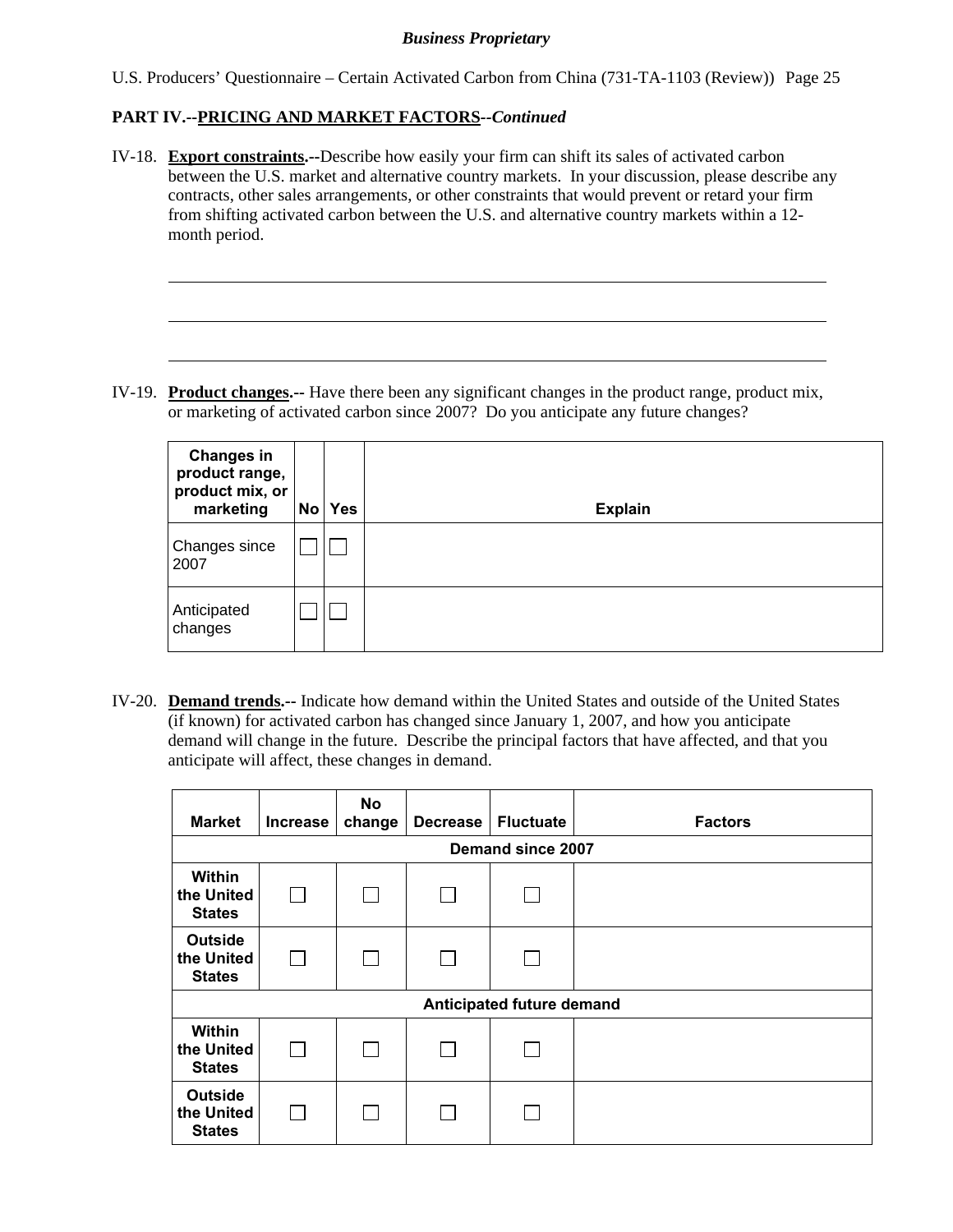| U.S. Producers' Questionnaire – Certain Activated Carbon from China (731-TA-1103 (Review)) Page 26 |  |  |  |  |
|----------------------------------------------------------------------------------------------------|--|--|--|--|
|                                                                                                    |  |  |  |  |

# **PART IV.--PRICING AND MARKET FACTORS***--Continued*

# IV-21. **Conditions of competition.--**

l

|        | (a) Is the activated carbon market subject to business cycles or conditions of competition<br>(including seasonal business) distinctive to activated carbon?                                                                                                                                                                                                                                                                                                                                            |  |  |  |
|--------|---------------------------------------------------------------------------------------------------------------------------------------------------------------------------------------------------------------------------------------------------------------------------------------------------------------------------------------------------------------------------------------------------------------------------------------------------------------------------------------------------------|--|--|--|
|        | $\Box$ No (skip to question IV-22.)<br>Yes-- Please describe and then answer part (b).                                                                                                                                                                                                                                                                                                                                                                                                                  |  |  |  |
|        |                                                                                                                                                                                                                                                                                                                                                                                                                                                                                                         |  |  |  |
|        | (b) If yes, have there been any changes in the business cycles or conditions of competition for<br>activated carbon since January 1, 2007?                                                                                                                                                                                                                                                                                                                                                              |  |  |  |
|        | No<br>Yes-- Please describe.                                                                                                                                                                                                                                                                                                                                                                                                                                                                            |  |  |  |
|        |                                                                                                                                                                                                                                                                                                                                                                                                                                                                                                         |  |  |  |
|        |                                                                                                                                                                                                                                                                                                                                                                                                                                                                                                         |  |  |  |
| IV-22. | <b>Price comparisons.</b> --Please compare market prices of activated carbon in U.S. and non-U.S.<br>markets, if known. Provide specific information as to time periods and regions for any price<br>comparisons.                                                                                                                                                                                                                                                                                       |  |  |  |
|        |                                                                                                                                                                                                                                                                                                                                                                                                                                                                                                         |  |  |  |
| IV-23. | Market studies.--Please provide as a separate attachment to this request any studies, surveys, etc.<br>that you are aware of that quantify and/or otherwise discuss activated carbon supply (including<br>production capacity and capacity utilization) and demand in (1) the United States, (2) each of the<br>other major producing/consuming countries, including China, and (3) the world as a whole. Of<br>particular interest is such data from 2007 to the present and forecasts for the future. |  |  |  |
| IV-24. | Barriers to trade.-- Are your exports of activated carbon subject to any tariff or non-tariff<br>barriers to trade in other countries?                                                                                                                                                                                                                                                                                                                                                                  |  |  |  |
|        | N <sub>0</sub><br>Yes--Please list the countries and describe any such barriers and any                                                                                                                                                                                                                                                                                                                                                                                                                 |  |  |  |

significant changes in such barriers that have occurred since 2007, or that are expected to occur in the future.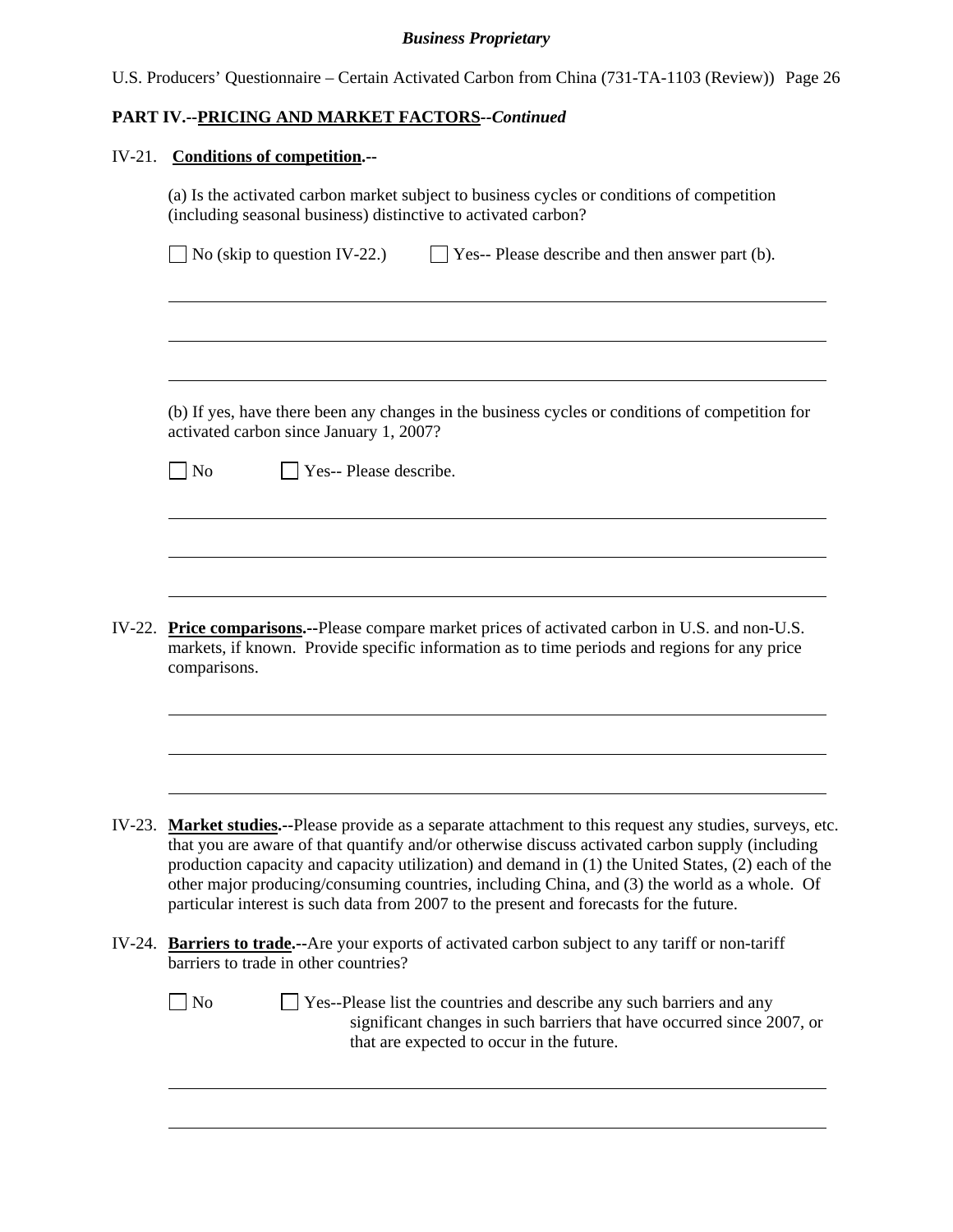U.S. Producers' Questionnaire – Certain Activated Carbon from China (731-TA-1103 (Review)) Page 27

## **PART IV.--PRICING AND MARKET FACTORS***--Continued*

IV-25. **Interchangeability.--**Is activated carbon produced in the United States and in other countries interchangeable (*i.e.*, can they physically be used in the same applications)?

Please indicate A, F, S, N, or 0 in the table below:

- A = the products from a specified country-pair are *always* interchangeable
- $F =$  the products are *frequently* interchangeable
- S = the products are *sometimes* interchangeable
- $N =$  the products are *never* interchangeable
- $0 = no$  *familiarity* with products from a specified country-pair

| Country-pair                                                                                                                                                          | China | Other countries |  |  |  |
|-----------------------------------------------------------------------------------------------------------------------------------------------------------------------|-------|-----------------|--|--|--|
| <b>United States</b>                                                                                                                                                  |       |                 |  |  |  |
| China                                                                                                                                                                 |       |                 |  |  |  |
| For any country-pair producing activated carbon that is sometimes or never interchangeable,<br>please explain the factors that limit or preclude interchangeable use: |       |                 |  |  |  |